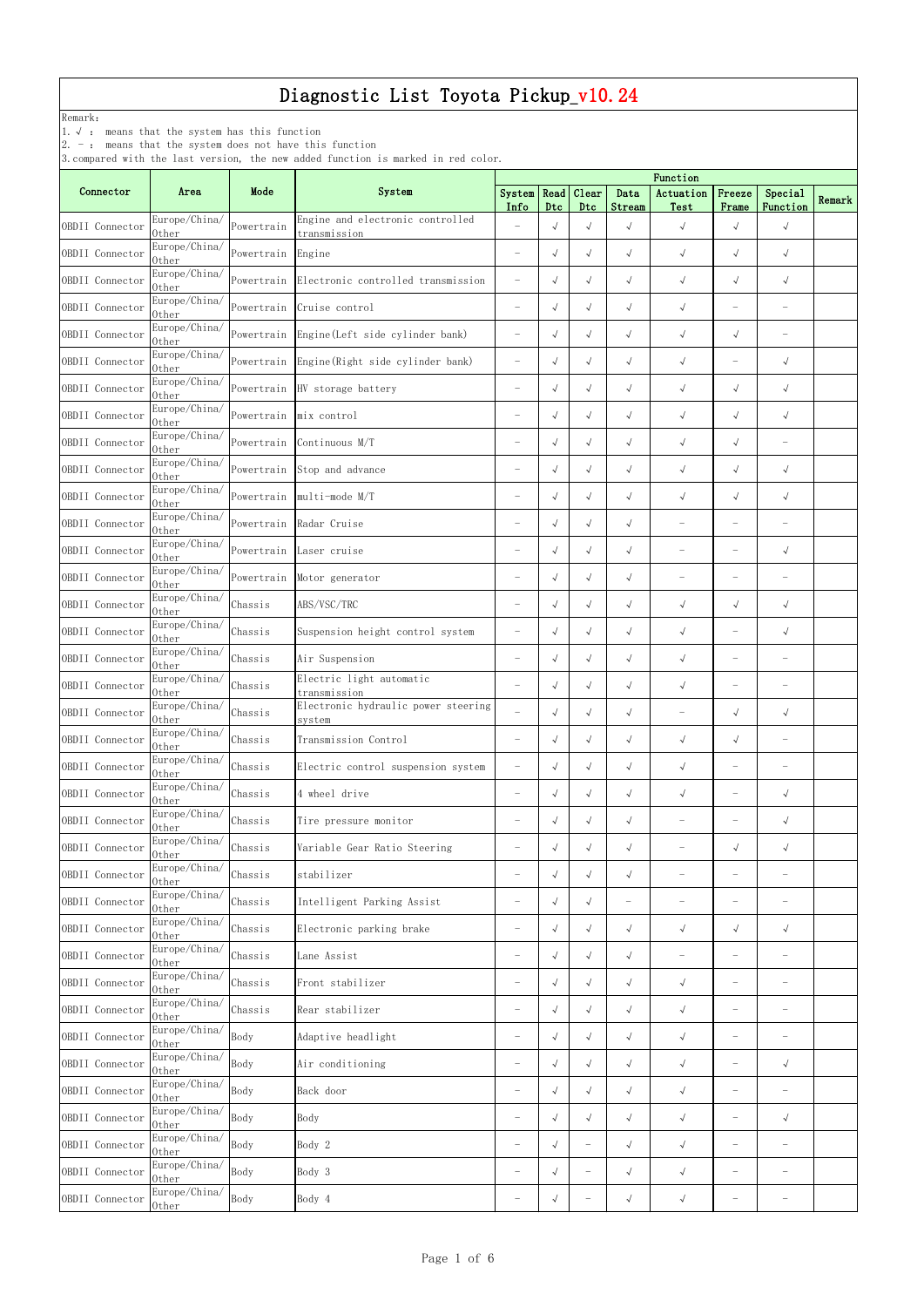Remark:

1.√ : means that the system has this function

2. - : means that the system does not have this function

| Connector       | Area                   | Mode | System                             | System                   | Read                            | Clear                    | Data                     | Function<br>Actuation             | Freeze                   | Special                           |        |
|-----------------|------------------------|------|------------------------------------|--------------------------|---------------------------------|--------------------------|--------------------------|-----------------------------------|--------------------------|-----------------------------------|--------|
|                 | Europe/China/          |      |                                    | Info                     | Dtc                             | Dtc                      | Stream                   | Test                              | Frame                    | Function                          | Remark |
| OBDII Connector | 0ther                  | Body | Body 5                             | $\overline{\phantom{0}}$ | $\overline{\phantom{m}}$        |                          | $\sqrt{ }$               | $\sqrt{ }$                        |                          |                                   |        |
| OBDII Connector | Europe/China/<br>0ther | Body | Remove sonar                       | $\overline{\phantom{m}}$ | $\sqrt{ }$                      | $\sqrt{ }$               | $\sqrt{ }$               | $\sqrt{ }$                        | $\overline{\phantom{0}}$ | $\overbrace{\phantom{123221111}}$ |        |
| OBDII Connector | Europe/China/<br>0ther | Body | Dashboard switch                   | $\overline{\phantom{0}}$ | $\hspace{0.1mm}-\hspace{0.1mm}$ |                          | $\sqrt{ }$               | $\overline{\phantom{a}}$          | $\overline{\phantom{0}}$ | $\overbrace{\phantom{123221111}}$ |        |
| OBDII Connector | Europe/China/<br>0ther | Body | Driver door motor                  | $\overline{\phantom{0}}$ | $\sqrt{ }$                      | $\sqrt{ }$               | $\sqrt{ }$               | $\sqrt{ }$                        | $\overline{\phantom{0}}$ | $\overline{\phantom{0}}$          |        |
| OBDII Connector | Europe/China/<br>0ther | Body | Driver seat switch                 | $\overline{\phantom{0}}$ | $\overline{\phantom{m}}$        | $\qquad \qquad -$        | $\sqrt{ }$               | $\sqrt{ }$                        | $\overline{\phantom{0}}$ | $\overline{\phantom{a}}$          |        |
| OBDII Connector | Europe/China/<br>0ther | Body | Gateway                            | $\overline{\phantom{0}}$ | $\sqrt{ }$                      | $\sqrt{ }$               | $\overline{\phantom{0}}$ | $\overline{\phantom{m}}$          | $\overline{\phantom{m}}$ | $\overline{\phantom{m}}$          |        |
| OBDII Connector | Europe/China/<br>0ther | Body | <b>METER</b>                       | $\overline{\phantom{m}}$ | $\overline{\phantom{m}}$        | $\qquad \qquad -$        | $\sqrt{ }$               | $\sqrt{ }$                        | $\overline{\phantom{m}}$ | $\overbrace{\phantom{123221111}}$ |        |
| OBDII Connector | Europe/China/<br>0ther | Body | Rearview mirror                    | $\overline{\phantom{0}}$ | $\overline{\phantom{m}}$        | $\qquad \qquad -$        | $\sqrt{ }$               | $\sqrt{ }$                        | $\overline{\phantom{0}}$ | $\overline{\phantom{m}}$          |        |
| OBDII Connector | Europe/China/<br>0ther | Body | Left Rearview mirror               | $\overline{\phantom{m}}$ | $\overline{\phantom{a}}$        | $\overline{\phantom{0}}$ | $\sqrt{ }$               | $\sqrt{}$                         | $\overline{\phantom{0}}$ | $\overline{\phantom{a}}$          |        |
| OBDII Connector | Europe/China/<br>0ther | Body | Right Rearview mirror              | $\overline{\phantom{0}}$ | $\overline{\phantom{m}}$        | $\overline{\phantom{0}}$ | $\sqrt{ }$               | $\sqrt{ }$                        |                          |                                   |        |
| OBDII Connector | Europe/China/<br>0ther | Body | Seating detection                  | L,                       | $\sqrt{ }$                      | $\sqrt{ }$               | $\sqrt{ }$               |                                   | $\overline{\phantom{0}}$ | $\sqrt{ }$                        |        |
| OBDII Connector | Europe/China/<br>0ther | Body | Passenger door motor               | $\overline{\phantom{0}}$ | $\sqrt{ }$                      | $\sqrt{ }$               | $\sqrt{ }$               | $\sqrt{ }$                        |                          | $\overline{\phantom{a}}$          |        |
| OBDII Connector | Europe/China/<br>0ther | Body | Passenger seat                     | $\overline{\phantom{0}}$ | $\overline{\phantom{m}}$        |                          | $\sqrt{ }$               | $\sqrt{ }$                        | $\overline{\phantom{0}}$ | $\overline{\phantom{m}}$          |        |
| OBDII Connector | Europe/China/<br>0ther | Body | Power-supply control               | $\overline{\phantom{0}}$ | $\sqrt{ }$                      | $\sqrt{ }$               | $\overline{\phantom{0}}$ | $\overbrace{\phantom{123221111}}$ | $\overline{\phantom{0}}$ | $\sqrt{ }$                        |        |
| OBDII Connector | Europe/China/<br>0ther | Body | Rain sensor                        |                          | $\overline{\phantom{m}}$        | $\qquad \qquad -$        | $\sqrt{ }$               | $\overbrace{\phantom{123221111}}$ |                          | $\overline{\phantom{a}}$          |        |
| OBDII Connector | Europe/China/<br>Other | Body | Rear seat switch                   | $\overline{\phantom{0}}$ | $\overline{\phantom{m}}$        | $\overline{\phantom{0}}$ | $\sqrt{ }$               | $\overline{\phantom{0}}$          | $\overline{\phantom{m}}$ | $\overline{\phantom{m}}$          |        |
| OBDII Connector | Europe/China/<br>0ther | Body | Left rear door motor               | $\overline{\phantom{0}}$ | $\sqrt{ }$                      | $\sqrt{ }$               | $\sqrt{ }$               | $\sqrt{ }$                        | $\overline{\phantom{m}}$ |                                   |        |
| OBDII Connector | Europe/China/<br>0ther | Body | Left rear seat                     | $\overline{\phantom{0}}$ | $\overline{\phantom{m}}$        | $\qquad \qquad -$        | $\sqrt{ }$               | $\sqrt{}$                         | $\overline{\phantom{0}}$ | $\overline{\phantom{a}}$          |        |
| OBDII Connector | Europe/China/<br>0ther | Body | Right rear door seat               | $\overline{\phantom{m}}$ | $\sqrt{ }$                      | $\sqrt{ }$               | $\sqrt{ }$               | $\sqrt{}$                         | $\overline{\phantom{0}}$ | $\overline{\phantom{a}}$          |        |
| OBDII Connector | Europe/China/<br>0ther | Body | Right rear seat                    |                          | $\overline{\phantom{m}}$        | $\overline{\phantom{0}}$ | $\sqrt{ }$               | $\sqrt{ }$                        |                          |                                   |        |
| OBDII Connector | Europe/China/<br>0ther | Body | Sliding top skylight               | $\overline{\phantom{0}}$ | $\overline{\phantom{m}}$        |                          | $\sqrt{ }$               | $\sqrt{ }$                        | $\overline{\phantom{0}}$ |                                   |        |
| OBDII Connector | Europe/China/<br>0ther | Body | Airbag                             | $\overline{\phantom{a}}$ | $\sqrt{ }$                      | $\sqrt{ }$               | $\sqrt{ }$               | $\overline{\phantom{0}}$          | $\overline{\phantom{0}}$ | $\sqrt{ }$                        |        |
| OBDII Connector | Europe/China/<br>0ther | Body | Sliding roof                       | $\overline{\phantom{0}}$ | $\sqrt{ }$                      | $\sqrt{ }$               | $\sqrt{ }$               | $\overbrace{\phantom{123221111}}$ | $\overline{\phantom{0}}$ |                                   |        |
| OBDII Connector | Europe/China/<br>0ther | Body | Steering pad switch                | $\overline{\phantom{0}}$ | $\overline{\phantom{m}}$        |                          | $\sqrt{ }$               | $\overbrace{\phantom{123221111}}$ | $\overline{\phantom{0}}$ |                                   |        |
| OBDII Connector | Europe/China/<br>0ther | Body | Tilt and telescopic steering wheel | $\overline{\phantom{m}}$ | $\sqrt{ }$                      | $\sqrt{ }$               | $\sqrt{ }$               | $\sqrt{ }$                        | $\sqrt{ }$               | $\overline{\phantom{0}}$          |        |
| OBDII Connector | Europe/China/<br>0ther | Body | Wiper                              | $\overline{\phantom{0}}$ | $\overline{\phantom{m}}$        |                          | $\sqrt{ }$               | $\sqrt{ }$                        | $\overline{\phantom{0}}$ | $\overline{\phantom{a}}$          |        |
| OBDII Connector | Europe/China/<br>0ther | Body | Main Body                          | $\overline{\phantom{m}}$ | $\sqrt{ }$                      | $\sqrt{ }$               | $\sqrt{ }$               | $\sqrt{ }$                        | $\overline{\phantom{m}}$ | $\sqrt{ }$                        |        |
| OBDII Connector | Europe/China/<br>0ther | Body | Toyota safety protection system    | $\overline{\phantom{m}}$ | $\sqrt{ }$                      | $\sqrt{ }$               | $\sqrt{ }$               | $\sqrt{}$                         | $\overline{\phantom{0}}$ | $\overline{\phantom{0}}$          |        |
| OBDII Connector | Europe/China/<br>0ther | Body | Entry&start                        | $\overline{\phantom{0}}$ | $\sqrt{ }$                      | $\sqrt{ }$               | $\sqrt{ }$               | $\sqrt{}$                         | $\overline{\phantom{0}}$ | $\sqrt{ }$                        |        |
| OBDII Connector | Europe/China/<br>0ther | Body | HVGateway                          | $\overline{\phantom{0}}$ | $\sqrt{ }$                      | $\sqrt{ }$               | $\sqrt{ }$               | $\qquad \qquad -$                 |                          | $\sqrt{ }$                        |        |
| OBDII Connector | Europe/China/<br>0ther | Body | Night vision                       | $\overline{\phantom{0}}$ | $\sqrt{ }$                      | $\sqrt{ }$               | $\sqrt{ }$               | $\sqrt{ }$                        | $\overline{\phantom{0}}$ | $\overline{\phantom{a}}$          |        |
| OBDII Connector | Europe/China/<br>0ther | Body | Headlamp automatic levelling       | $\overline{\phantom{m}}$ | $\sqrt{ }$                      | $\sqrt{ }$               | $\sqrt{ }$               | $\sqrt{ }$                        | $\overline{\phantom{0}}$ | $\sqrt{ }$                        |        |
| OBDII Connector | Europe/China/<br>0ther | Body | <b>BEAN</b> Gateway                | $\overline{\phantom{m}}$ | $\sqrt{ }$                      | $\sqrt{ }$               | $\overline{\phantom{0}}$ | $\overline{\phantom{0}}$          | $\overline{\phantom{0}}$ | $\overline{\phantom{m}}$          |        |
| OBDII Connector | Europe/China/<br>0ther | Body | Attachment Gateway                 | $\overline{\phantom{m}}$ | $\sqrt{ }$                      | $\sqrt{ }$               | $\sqrt{ }$               | $\overbrace{\phantom{123221111}}$ | $\overline{\phantom{0}}$ | $\overline{\phantom{a}}$          |        |
| OBDII Connector | Europe/China/<br>0ther | Body | Left fron seat air conditioning    |                          |                                 |                          |                          |                                   |                          |                                   |        |
| OBDII Connector | Europe/China/<br>0ther | Body | Right front seat air conditioning  | $\overline{\phantom{0}}$ | $\sqrt{ }$                      | $\overline{\phantom{0}}$ | $\sqrt{ }$               | $\sqrt{ }$                        | $\overline{\phantom{m}}$ | $\overline{\phantom{m}}$          |        |
| OBDII Connector | Europe/China/<br>Other | Body | CANGateway                         | $\overline{\phantom{0}}$ | $\sqrt{ }$                      | $\sqrt{ }$               | $\overline{\phantom{0}}$ | $\overline{\phantom{m}}$          | $\overline{\phantom{m}}$ | $\sqrt{ }$                        |        |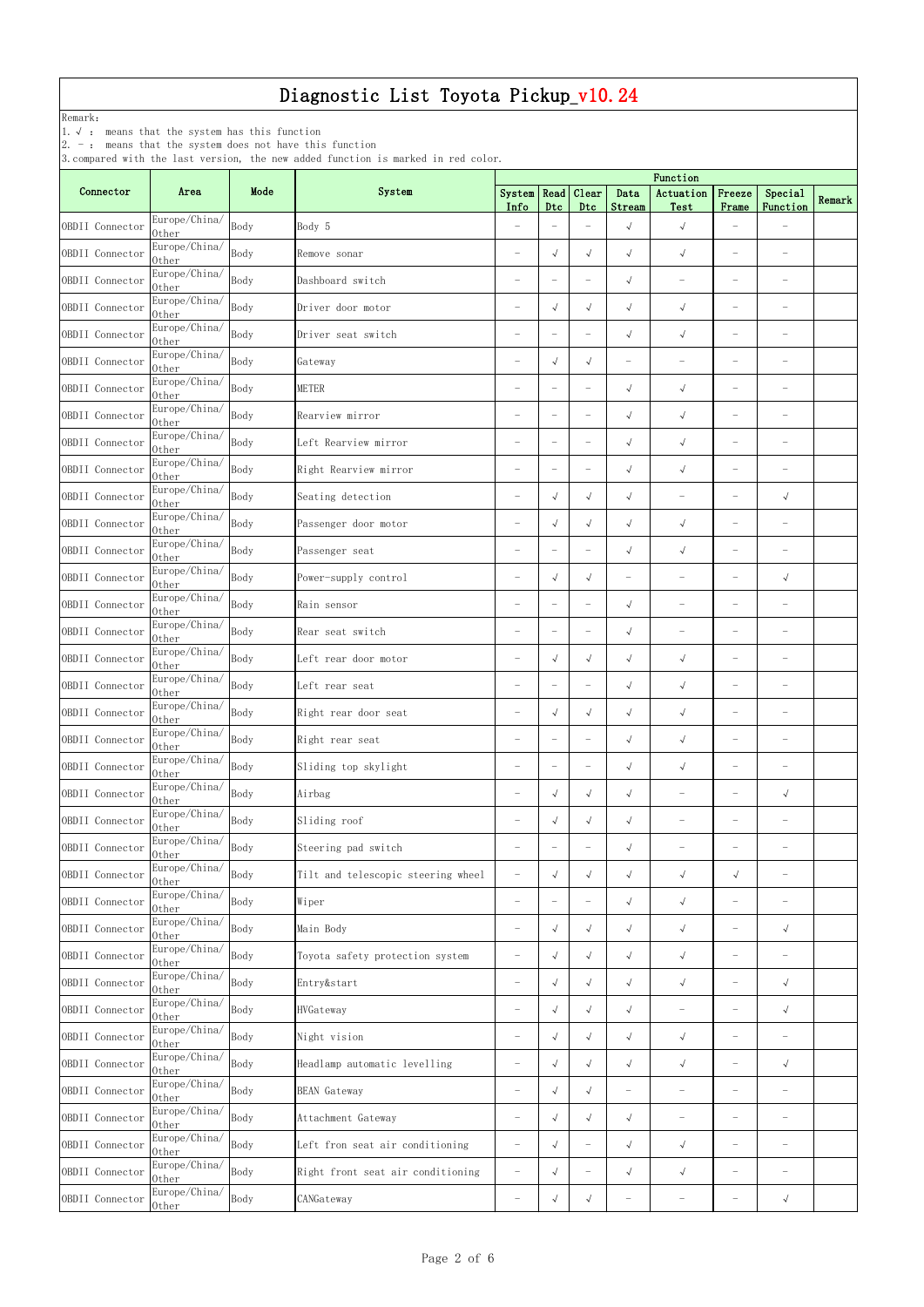Remark:

1.√ : means that the system has this function

2. - : means that the system does not have this function

|                       |                        |            |                                                                  | Function                 |                          |                                   |                          |                          |                          |                          |        |  |  |
|-----------------------|------------------------|------------|------------------------------------------------------------------|--------------------------|--------------------------|-----------------------------------|--------------------------|--------------------------|--------------------------|--------------------------|--------|--|--|
| Connector             | Area                   | Mode       | System                                                           | System Read<br>Info      | Dtc                      | Clear<br>D <sub>tc</sub>          | Data<br>Stream           | Actuation<br>Test        | Freeze<br>Frame          | Special<br>Function      | Remark |  |  |
| OBDII Connector       | Europe/China/<br>0ther | Body       | ECMGateway                                                       |                          | $\sqrt{ }$               | $\sqrt{ }$                        | $\sqrt{ }$               |                          |                          | $\sqrt{ }$               |        |  |  |
| OBDII Connector       | Europe/China/<br>0ther | Body       | ECB (Electronic control brake<br>system)                         | $\overline{\phantom{m}}$ | $\sqrt{ }$               | $\sqrt{ }$                        | $\sqrt{ }$               |                          |                          |                          |        |  |  |
| OBDII Connector       | Europe/China/<br>0ther | Body       | WIL (Reduce excessive loss of<br>cervical vertebra flexion harm) |                          | $\sqrt{ }$               | $\sqrt{ }$                        | $\sqrt{ }$               |                          | $\overline{\phantom{0}}$ |                          |        |  |  |
| OBDII Connector       | Europe/China/<br>Other | Body       | Central console switch                                           |                          | $\overline{\phantom{0}}$ | $\sqrt{ }$                        | $\sqrt{ }$               |                          | $\qquad \qquad -$        |                          |        |  |  |
| OBDII Connector       | Europe/China/<br>0ther | Body       | Rear console switch                                              | $\overline{\phantom{0}}$ | $\sqrt{ }$               | $\sqrt{ }$                        | $\sqrt{ }$               | $\sqrt{ }$               | $\overline{\phantom{m}}$ |                          |        |  |  |
| OBDII Connector       | Europe/China/<br>0ther | Body       | Left rear seatAir conditioning                                   | $\overline{\phantom{0}}$ | $\sqrt{ }$               |                                   | $\sqrt{ }$               | $\sqrt{ }$               | $\overline{\phantom{0}}$ |                          |        |  |  |
| OBDII Connector       | Europe/China/<br>0ther | Body       | Right rear seatAir conditioning                                  | $\overline{\phantom{0}}$ | $\sqrt{ }$               |                                   | $\sqrt{ }$               | $\sqrt{ }$               |                          |                          |        |  |  |
| OBDII Connector       | Europe/China/<br>0ther | Body       | Power-supply control                                             | $\overline{\phantom{0}}$ | $\sqrt{ }$               | $\sqrt{ }$                        | $\sqrt{ }$               | $\sqrt{ }$               | $\sqrt{ }$               |                          |        |  |  |
| OBDII Connector       | Europe/China/<br>0ther | Body       | Right side activity head protection<br>system                    |                          | $\sqrt{ }$               | $\sqrt{ }$                        | $\sqrt{ }$               | $\sqrt{ }$               | $\overline{\phantom{0}}$ |                          |        |  |  |
| OBDII Connector       | Europe/China/<br>0ther | Body       | Left side activity head protection<br>system                     |                          | $\sqrt{ }$               | $\sqrt{ }$                        | $\sqrt{ }$               | $\sqrt{ }$               | $\overline{\phantom{0}}$ |                          |        |  |  |
| OBDII Connector       | Europe/China/<br>0ther | Body       | Instrument panel                                                 | $\overline{\phantom{m}}$ | $\sqrt{ }$               | $\sqrt{ }$                        | $\sqrt{ }$               | $\sqrt{ }$               |                          |                          |        |  |  |
| OBDII Connector       | Europe/China/<br>0ther | Body       | Anti-theft system                                                | $\overline{\phantom{m}}$ | $\sqrt{ }$               | $\sqrt{ }$                        | $\sqrt{}$                | $\sqrt{ }$               | $\overline{\phantom{0}}$ | $\sqrt{ }$               |        |  |  |
| OBDII Connector       | Europe/China/<br>0ther | Body       | Pre-crash                                                        | $\overline{\phantom{m}}$ | $\sqrt{ }$               | $\sqrt{ }$                        | $\sqrt{ }$               | $\sqrt{ }$               | $\overline{\phantom{0}}$ | $\overline{\phantom{0}}$ |        |  |  |
| OBDII Connector       | Europe/China/<br>Other | Body       | Steering lock                                                    |                          | $\sqrt{ }$               | $\sqrt{ }$                        | $\sqrt{ }$               | $\sqrt{ }$               | $\overline{\phantom{0}}$ |                          |        |  |  |
| OBDII Connector       | Japan                  | Powertrain | Engine and electronic controlled<br>transmission                 |                          | $\sqrt{ }$               | $\sqrt{ }$                        | $\sqrt{ }$               | $\sqrt{ }$               | $\sqrt{ }$               | $\sqrt{ }$               |        |  |  |
| OBDII Connector       | Japan                  | Powertrain | Engine                                                           | $\overline{\phantom{0}}$ | $\sqrt{ }$               | $\sqrt{}$                         | $\sqrt{}$                | $\sqrt{ }$               | $\sqrt{}$                | $\sqrt{ }$               |        |  |  |
| OBDII Connector       | Japan                  | Powertrain | Electronic controlled transmission                               |                          | $\sqrt{ }$               | $\checkmark$                      | $\sqrt{ }$               | $\sqrt{ }$               | $\sqrt{}$                | $\sqrt{ }$               |        |  |  |
| OBDII Connector Japan |                        | Powertrain | Cruise control                                                   |                          | $\checkmark$             | $\sqrt{}$                         | $\checkmark$             | $\sqrt{ }$               |                          |                          |        |  |  |
| OBDII Connector       | Japan                  | Powertrain | Engine (Left side cylinder bank)                                 | $\overline{\phantom{m}}$ | $\sqrt{2}$               | $\sqrt{ }$                        | $\sqrt{2}$               | $\sqrt{ }$               | $\sqrt{}$                | $\overline{\phantom{m}}$ |        |  |  |
| OBDII Connector       | Japan                  | Powertrain | Engine (Right side cylinder bank)                                | $\overline{\phantom{0}}$ | $\sqrt{ }$               | $\sqrt{}$                         | $\sqrt{2}$               | $\sqrt{2}$               | $\equiv$                 | $\overline{\phantom{0}}$ |        |  |  |
| OBDII Connector       | Japan                  | Powertrain | HV storage battery                                               | $\overline{\phantom{m}}$ | $\sqrt{ }$               | $\sqrt{}$                         | $\sqrt{}$                | $\sqrt{}$                | $\sqrt{}$                | $\qquad \qquad -$        |        |  |  |
| OBDII Connector       | Japan                  | Powertrain | mix control                                                      | $\overline{\phantom{0}}$ | $\sqrt{ }$               | $\sqrt{}$                         | $\sqrt{}$                | $\sqrt{ }$               | $\sqrt{ }$               | $\qquad \qquad -$        |        |  |  |
| OBDII Connector       | Japan                  | Powertrain | Continuous M/T                                                   | $\overline{\phantom{m}}$ | $\sqrt{ }$               | $\sqrt{ }$                        | $\sqrt{ }$               | $\sqrt{ }$               | $\sqrt{}$                | $\overline{\phantom{m}}$ |        |  |  |
| OBDII Connector       | Japan                  | Powertrain | Stop and advance                                                 | $\overline{\phantom{0}}$ | $\sqrt{ }$               | $\sqrt{2}$                        | $\sqrt{ }$               | $\sqrt{ }$               | $\sqrt{ }$               | $\qquad \qquad -$        |        |  |  |
| OBDII Connector       | Japan                  | Powertrain | multi-mode M/T                                                   |                          | $\sqrt{ }$               | $\sqrt{}$                         | $\sqrt{}$                | $\sqrt{ }$               | $\sqrt{}$                | $\overline{\phantom{a}}$ |        |  |  |
| OBDII Connector       | Japan                  | Powertrain | Radar Cruise                                                     | $\overline{\phantom{m}}$ | $\sqrt{}$                | $\sqrt{ }$                        | $\sqrt{}$                | $\equiv$                 | $\qquad \qquad -$        | $\overline{\phantom{0}}$ |        |  |  |
| OBDII Connector       | Japan                  | Powertrain | Laser cruise                                                     |                          | $\sqrt{ }$               | $\sqrt{}$                         | $\sqrt{2}$               | $\overline{\phantom{0}}$ | $\overline{\phantom{0}}$ | $\overline{\phantom{0}}$ |        |  |  |
| OBDII Connector       | Japan                  | Powertrain | Motor generator                                                  | $\overline{\phantom{0}}$ | $\sqrt{ }$               | $\sqrt{ }$                        | $\sqrt{}$                | $\overline{\phantom{0}}$ | $\qquad \qquad -$        | $\qquad \qquad -$        |        |  |  |
| OBDII Connector       | Japan                  | Chassis    | ABS/VSC/TRC                                                      | $\overline{\phantom{0}}$ | $\sqrt{ }$               | $\sqrt{}$                         | $\sqrt{2}$               | $\sqrt{}$                | $\sqrt{}$                | $\sqrt{ }$               |        |  |  |
| OBDII Connector       | Japan                  | Chassis    | Suspension height control system                                 | $\overline{\phantom{0}}$ | $\sqrt{ }$               | $\sqrt{}$                         | $\sqrt{}$                | $\sqrt{ }$               | $\overline{\phantom{0}}$ | $\qquad \qquad -$        |        |  |  |
| OBDII Connector       | Japan                  | Chassis    | Air Suspension                                                   | $\overline{\phantom{0}}$ | $\sqrt{ }$               | $\sqrt{}$                         | $\sqrt{}$                | $\sqrt{ }$               | $\overline{\phantom{0}}$ | $\qquad \qquad -$        |        |  |  |
| OBDII Connector       | Japan                  | Chassis    | Electric light automatic<br>transmission                         | $\overline{\phantom{m}}$ | $\sqrt{ }$               | $\sqrt{ }$                        | $\sqrt{ }$               | $\sqrt{ }$               | $\overline{\phantom{0}}$ | $\overline{\phantom{0}}$ |        |  |  |
| OBDII Connector       | Japan                  | Chassis    | Electronic hydraulic power steering<br>system                    |                          | $\sqrt{ }$               | $\sqrt{ }$                        | $\sqrt{ }$               | $\overline{\phantom{0}}$ | $\sqrt{}$                | $\sqrt{ }$               |        |  |  |
| OBDII Connector       | Japan                  | Chassis    | Transmission Control                                             | $\overline{\phantom{0}}$ | $\sqrt{ }$               | $\sqrt{}$                         | $\sqrt{}$                | $\sqrt{ }$               | $\sqrt{}$                | $\overline{\phantom{0}}$ |        |  |  |
| OBDII Connector       | Japan                  | Chassis    | Electric control suspension system                               | $\overline{\phantom{0}}$ | $\sqrt{ }$               | $\sqrt{}$                         | $\sqrt{}$                | $\sqrt{ }$               | $\equiv$                 | $\qquad \qquad -$        |        |  |  |
| OBDII Connector       | Japan                  | Chassis    | 4 wheel drive                                                    | $\overline{\phantom{0}}$ | $\sqrt{ }$               | $\sqrt{}$                         | $\sqrt{}$                | $\sqrt{ }$               | $\qquad \qquad -$        | $\qquad \qquad -$        |        |  |  |
| OBDII Connector       | Japan                  | Chassis    | Tire pressure monitor                                            | $\overline{\phantom{0}}$ | $\sqrt{}$                | $\sqrt{2}$                        | $\sqrt{ }$               | $\equiv$                 | $\equiv$                 | $\sqrt{ }$               |        |  |  |
| OBDII Connector       | Japan                  | Chassis    | Variable Gear Ratio Steering                                     | $\overline{\phantom{0}}$ | $\sqrt{ }$               | $\sqrt{}$                         | $\sqrt{ }$               | $\overline{\phantom{0}}$ | $\sqrt{}$                | $\overline{\phantom{m}}$ |        |  |  |
| OBDII Connector       | Japan                  | Chassis    | stabilizer                                                       | $\overline{\phantom{0}}$ | $\sqrt{ }$               | $\sqrt{2}$                        | $\sqrt{ }$               | $\overline{\phantom{0}}$ | $\overline{\phantom{0}}$ | $\qquad \qquad -$        |        |  |  |
| OBDII Connector       | Japan                  | Chassis    | Intelligent Parking Assist                                       | $\overline{\phantom{m}}$ | $\sqrt{}$                | $\sqrt{}$                         | $\overline{\phantom{0}}$ | $\overline{\phantom{0}}$ | $\overline{\phantom{0}}$ | $\overline{\phantom{a}}$ |        |  |  |
| OBDII Connector       | Japan                  | Chassis    | Electronic parking brake                                         | $\overline{\phantom{m}}$ | $\sqrt{ }$               | $\sqrt{ }$                        | $\sqrt{}$                | $\sqrt{ }$               | $\sqrt{}$                | $\sqrt{ }$               |        |  |  |
| OBDII Connector       | Japan                  | Chassis    | Lane Assist                                                      | $\overline{\phantom{0}}$ | $\sqrt{ }$               | $\sqrt{}$                         | $\sqrt{2}$               | $\equiv$                 | $\equiv$                 | $\overline{\phantom{0}}$ |        |  |  |
| OBDII Connector       | Japan                  | Chassis    | Front stabilizer                                                 | $\overline{\phantom{0}}$ | $\sqrt{ }$               | $\sqrt{}$                         | $\sqrt{}$                | $\sqrt{}$                | $\overline{\phantom{0}}$ | $\qquad \qquad -$        |        |  |  |
| OBDII Connector       | Japan                  | Chassis    | Rear stabilizer                                                  | $\overline{\phantom{0}}$ | $\sqrt{ }$               | $\sqrt{}$                         | $\sqrt{}$                | $\sqrt{ }$               | $\overline{\phantom{0}}$ | $\qquad \qquad -$        |        |  |  |
| OBDII Connector       | Japan                  | Body       | Adaptive headlight                                               | $\overline{\phantom{0}}$ | $\sqrt{ }$               | $\sqrt{}$                         | $\sqrt{ }$               | $\sqrt{ }$               | $\overline{\phantom{0}}$ | $\overline{\phantom{0}}$ |        |  |  |
| OBDII Connector       | Japan                  | Body       | Air conditioning                                                 | $\overline{\phantom{0}}$ | $\sqrt{}$                | $\sqrt{2}$                        | $\sqrt{ }$               | $\sqrt{ }$               | $\overline{\phantom{0}}$ | $\qquad \qquad -$        |        |  |  |
| OBDII Connector Japan |                        | Body       | Back door                                                        |                          |                          | $\sqrt{}$                         | $\sqrt{ }$               | $\checkmark$             |                          |                          |        |  |  |
| OBDII Connector       | Japan                  | Body       | Body                                                             | $\overline{\phantom{m}}$ | $\sqrt{ }$               | $\sqrt{ }$                        | $\sqrt{ }$               | $\checkmark$             | $\overline{\phantom{0}}$ | $\sqrt{ }$               |        |  |  |
| OBDII Connector       | Japan                  | Body       | Body 2                                                           | $\overline{\phantom{a}}$ | $\sqrt{}$                | $\hspace{0.1mm}-\hspace{0.1mm}$   | $\sqrt{}$                | $\checkmark$             | $\overline{\phantom{a}}$ | $\overline{\phantom{a}}$ |        |  |  |
| OBDII Connector       | Japan                  | Body       | Body 3                                                           | $\overline{\phantom{0}}$ | $\sqrt{ }$               | $\overline{\phantom{a}}$          | $\sqrt{}$                | $\sqrt{}$                | $\overline{\phantom{0}}$ | $\overline{\phantom{m}}$ |        |  |  |
| OBDII Connector       | Japan                  | Body       | Body 4                                                           | $\overline{\phantom{0}}$ | $\sqrt{}$                | $\hspace{1.0cm} - \hspace{1.0cm}$ | $\sqrt{ }$               | $\sqrt{ }$               | $\qquad \qquad -$        | $\overline{\phantom{0}}$ |        |  |  |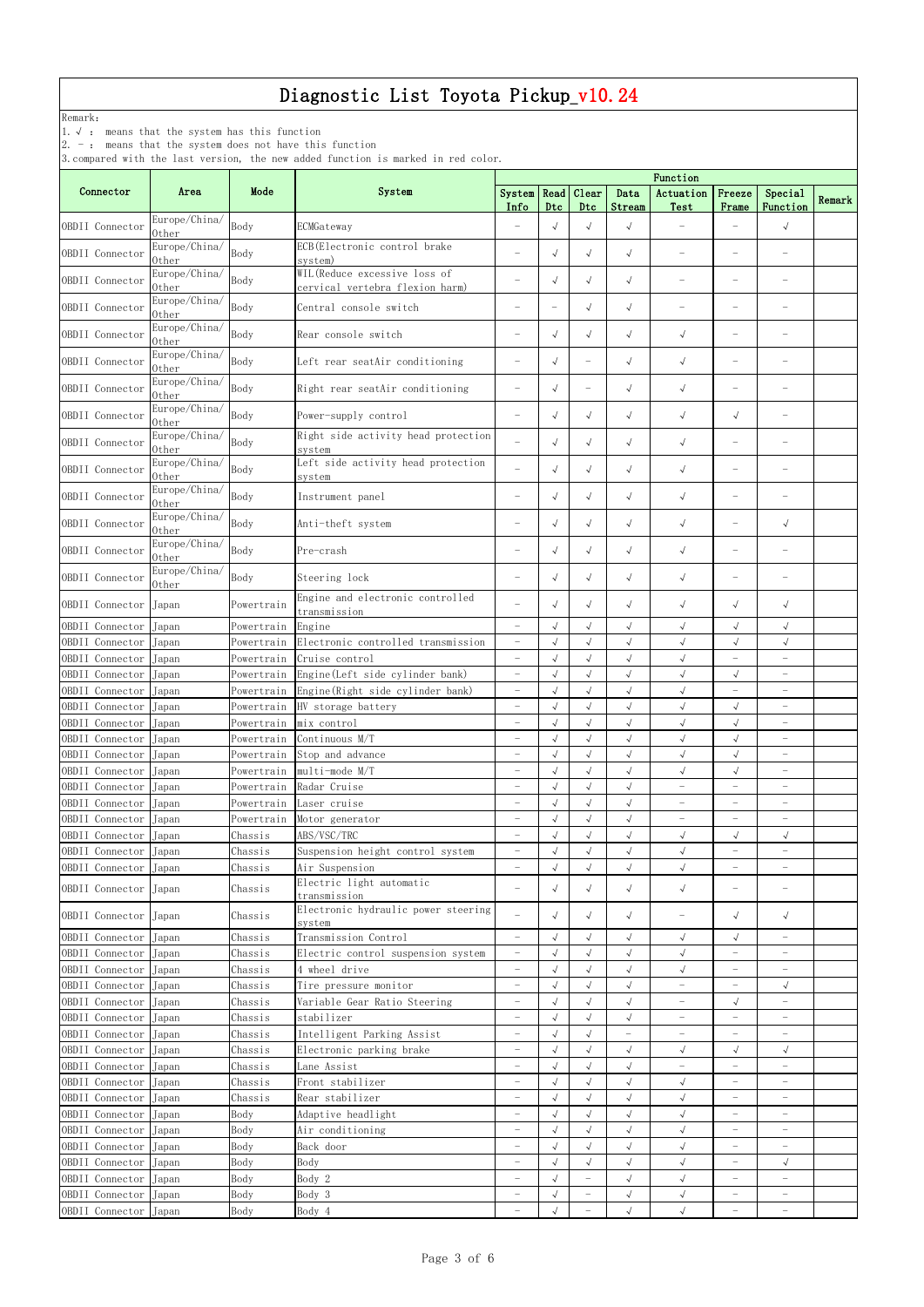Remark:

1.√ : means that the system has this function

2. - : means that the system does not have this function

|                                                         |                          |              |                                                                             | of compared write the rase version, the new added ranceron to marked in red coror.<br>Function |                          |                          |                          |                                  |                          |                          |        |
|---------------------------------------------------------|--------------------------|--------------|-----------------------------------------------------------------------------|------------------------------------------------------------------------------------------------|--------------------------|--------------------------|--------------------------|----------------------------------|--------------------------|--------------------------|--------|
| Connector                                               | Area                     | Mode         | System                                                                      | System Read Clear                                                                              |                          |                          | Data                     | Actuation                        | Freeze                   | Special                  |        |
|                                                         |                          |              |                                                                             | Info                                                                                           | Dtc                      | D <sub>tc</sub>          | Stream                   | Test                             | Frame                    | Function                 | Remark |
| OBDII Connector                                         | Japan                    | Body         | Body 5                                                                      |                                                                                                |                          |                          | $\checkmark$             | $\sqrt{2}$                       |                          |                          |        |
| OBDII Connector                                         | Japan                    | Body         | Remove sonar                                                                | $\overline{\phantom{m}}$                                                                       | $\sqrt{ }$               | $\sqrt{ }$               | $\sqrt{}$                | $\sqrt{ }$                       | $\overline{\phantom{0}}$ | $-$                      |        |
| OBDII Connector                                         | Japan                    | Body         | Dashboard switch                                                            |                                                                                                |                          |                          | $\sqrt{ }$               | $\overline{\phantom{0}}$         | $\overline{\phantom{0}}$ | $\qquad \qquad -$        |        |
| OBDII Connector                                         | Japan                    | Body         | Driver door motor                                                           | $\overline{\phantom{0}}$                                                                       | $\sqrt{ }$               | $\sqrt{ }$               | $\sqrt{2}$               | $\sqrt{}$                        | $\qquad \qquad -$        | $\qquad \qquad -$        |        |
| OBDII Connector                                         | Japan                    | Body         | Driver seat switch                                                          | $\overline{\phantom{0}}$                                                                       | $\frac{1}{2}$            | $\overline{\phantom{0}}$ | $\sqrt{ }$               | $\sqrt{}$                        | $\overline{\phantom{0}}$ | $\qquad \qquad -$        |        |
| OBDII Connector                                         | Japan                    | Body         | Gateway                                                                     | $\overline{\phantom{m}}$                                                                       | $\sqrt{ }$               | $\sqrt{ }$               |                          | $\equiv$                         | $\overline{\phantom{0}}$ | $\qquad \qquad -$        |        |
| OBDII Connector                                         | Japan                    | Body         | METER                                                                       |                                                                                                |                          |                          | $\sqrt{2}$               | $\sqrt{ }$                       | $\overline{\phantom{0}}$ | $\qquad \qquad -$        |        |
| OBDII Connector                                         | Japan                    | Body         | Rearview mirror                                                             | $\overline{\phantom{m}}$                                                                       | $\overline{\phantom{a}}$ | $\overline{\phantom{0}}$ | $\sqrt{}$                | $\sqrt{}$                        | $\overline{\phantom{0}}$ | $\overline{\phantom{0}}$ |        |
| OBDII Connector                                         | Japan                    | Body         | Left Rearview mirror                                                        | $\overline{\phantom{m}}$                                                                       | $\frac{1}{2}$            | $\overline{\phantom{a}}$ | $\sqrt{2}$               | $\sqrt{2}$                       | $\overline{\phantom{0}}$ | $\qquad \qquad -$        |        |
| OBDII Connector                                         | Japan                    | Body         | Right Rearview mirror                                                       | $\overline{\phantom{0}}$                                                                       | $\equiv$                 |                          | $\sqrt{}$                | $\sqrt{ }$                       | $\overline{\phantom{0}}$ |                          |        |
| OBDII Connector                                         | Japan                    | Body         | Seating detection                                                           | $\overline{\phantom{m}}$                                                                       | $\sqrt{ }$               | $\sqrt{ }$               | $\sqrt{ }$               | $\overline{\phantom{0}}$         | $\overline{\phantom{0}}$ | $\qquad \qquad -$        |        |
| OBDII Connector                                         | Japan                    | Body         | Passenger door motor                                                        | $\overline{\phantom{m}}$                                                                       | $\sqrt{ }$               | $\sqrt{ }$               | $\sqrt{}$                | $\sqrt{}$                        | $\overline{\phantom{0}}$ | $\qquad \qquad -$        |        |
| OBDII Connector                                         | Japan                    | Body         | Passenger seat                                                              | $\overline{\phantom{m}}$                                                                       | $\overline{\phantom{a}}$ | $\overline{\phantom{0}}$ | $\sqrt{ }$               | $\sqrt{ }$                       | $\qquad \qquad -$        | $\overline{\phantom{0}}$ |        |
| OBDII Connector                                         | Japan                    | Body         | Power-supply control                                                        | $\overline{\phantom{m}}$                                                                       | $\checkmark$             | $\sqrt{ }$               | $\overline{\phantom{0}}$ | $\overline{\phantom{0}}$         | $\overline{\phantom{0}}$ | $\qquad \qquad -$        |        |
| OBDII Connector                                         | Japan                    | Body         | Rain sensor                                                                 | $\overline{\phantom{m}}$                                                                       |                          | $\overline{\phantom{0}}$ | $\sqrt{ }$               | $\overline{\phantom{0}}$         | $\overline{\phantom{0}}$ | $\qquad \qquad -$        |        |
| OBDII Connector                                         | Japan                    | Body         | Rear seat switch                                                            | $\overline{\phantom{m}}$                                                                       |                          |                          | $\sqrt{ }$               | $\qquad \qquad -$                | $\qquad \qquad -$        | $\qquad \qquad -$        |        |
| OBDII Connector                                         | Japan                    | Body         | Left rear door motor                                                        | $\overline{\phantom{m}}$                                                                       | $\sqrt{ }$               | $\sqrt{ }$               | $\sqrt{ }$               | $\checkmark$                     | $\overline{\phantom{0}}$ | $\overline{\phantom{0}}$ |        |
| OBDII Connector                                         | Japan                    | Body         | Left rear seat                                                              | $\overline{\phantom{m}}$                                                                       | $\equiv$                 | $\overline{\phantom{a}}$ | $\sqrt{2}$               | $\sqrt{2}$                       | $\qquad \qquad -$        | $\qquad \qquad -$        |        |
| OBDII Connector                                         | Japan                    | Body         | Right rear door seat                                                        | $\overline{\phantom{0}}$                                                                       | $\sqrt{ }$               | $\sqrt{ }$               | $\sqrt{ }$               | $\sqrt{ }$                       | $\overline{\phantom{0}}$ |                          |        |
| OBDII Connector                                         | Japan                    | Body         | Right rear seat                                                             | $\overline{\phantom{m}}$                                                                       | $\overline{\phantom{a}}$ |                          | $\sqrt{}$                | $\sqrt{}$                        | $\qquad \qquad -$        | $\overline{\phantom{0}}$ |        |
| OBDII Connector                                         | Japan                    | Body         | Sliding top skylight                                                        | $\overline{\phantom{m}}$                                                                       | $\overline{\phantom{m}}$ |                          | $\sqrt{ }$               | $\sqrt{}$                        | $\overline{\phantom{0}}$ | $\qquad \qquad -$        |        |
| OBDII Connector                                         | Japan                    | Body         | Airbag                                                                      | $\overline{\phantom{0}}$                                                                       | $\sqrt{}$                | $\sqrt{ }$               | $\sqrt{ }$               | $\qquad \qquad -$                | $\qquad \qquad -$        | $\sqrt{}$                |        |
| OBDII Connector                                         | Japan                    | Body         | Sliding roof                                                                | $\overline{\phantom{m}}$                                                                       | $\sqrt{ }$               | $\sqrt{ }$               | $\sqrt{ }$               | $\overline{\phantom{0}}$         | $\overline{\phantom{0}}$ | $\overline{\phantom{0}}$ |        |
| OBDII Connector                                         | Japan                    | Body         | Steering pad switch                                                         | $\overline{\phantom{m}}$                                                                       |                          |                          | $\sqrt{ }$               | $\overline{\phantom{0}}$         | $\overline{\phantom{0}}$ | $\overline{\phantom{0}}$ |        |
| OBDII Connector                                         | $\rm Japan$              | Body         | Tilt and telescopic steering wheel                                          | $\overline{\phantom{m}}$                                                                       | $\sqrt{ }$               | $\sqrt{ }$               | $\sqrt{ }$               | $\sqrt{ }$                       | $\sqrt{}$                | $\overline{\phantom{m}}$ |        |
| OBDII Connector                                         | Japan                    | Body         | Wiper                                                                       | $\overline{\phantom{0}}$                                                                       | $\overline{\phantom{a}}$ |                          | $\sqrt{}$                | $\sqrt{ }$                       | $\overline{\phantom{0}}$ | $\overline{\phantom{0}}$ |        |
| OBDII Connector                                         | Japan                    | Body         | Main Body                                                                   | $\overline{\phantom{m}}$                                                                       | $\sqrt{\phantom{a}}$     | $\sqrt{ }$               | $\sqrt{}$                | $\sqrt{}$                        | $\overline{\phantom{0}}$ | $\sqrt{ }$               |        |
| OBDII Connector Japan                                   |                          | Body         | Toyota safety protection system                                             |                                                                                                | $\sqrt{ }$               | $\sqrt{}$                | $\sqrt{\phantom{a}}$     | $\sqrt{ }$                       |                          |                          |        |
| OBDII Connector                                         | Japan                    | Body         | Entry&start                                                                 | $\overline{\phantom{0}}$                                                                       | $\sqrt{ }$               | $\sqrt{ }$               | $\sqrt{ }$               | $\sqrt{}$                        | $\overline{\phantom{0}}$ | $\sqrt{}$                |        |
| OBDII Connector                                         | Japan                    | Body         | HVGateway                                                                   | $\overline{\phantom{0}}$                                                                       | $\sqrt{ }$               | $\sqrt{ }$               | $\sqrt{2}$               | $\overline{\phantom{0}}$         | $\overline{\phantom{0}}$ | $\overline{\phantom{0}}$ |        |
| OBDII Connector                                         | Japan                    | Body         | Night vision                                                                | $\overline{\phantom{a}}$                                                                       | $\sqrt{}$                | $\sqrt{ }$               | $\sqrt{ }$               | $\sqrt{ }$                       | $\overline{\phantom{0}}$ | $\qquad \qquad -$        |        |
| OBDII Connector                                         | Japan                    | Body         | Headlamp automatic levelling                                                | $\overline{\phantom{m}}$                                                                       | $\sqrt{ }$               | $\sqrt{ }$               | $\sqrt{ }$               | $\sqrt{ }$                       | $\overline{\phantom{0}}$ | $\qquad \qquad -$        |        |
| OBDII Connector                                         | Japan                    | Body         | <b>BEAN</b> Gateway                                                         | $\overline{\phantom{m}}$                                                                       | $\sqrt{\phantom{a}}$     | $\sqrt{ }$               | $\overline{\phantom{0}}$ | $\overline{\phantom{0}}$         | $\overline{\phantom{0}}$ | $\qquad \qquad -$        |        |
| OBDII Connector                                         | Japan                    | Body         | Attachment Gateway                                                          | $\overline{\phantom{m}}$                                                                       | $\sqrt{ }$               | $\sqrt{ }$               | $\sqrt{2}$               | $\overline{\phantom{0}}$         | $\qquad \qquad -$        | $\overline{\phantom{m}}$ |        |
| OBDII Connector                                         | Japan                    | Body         | Left front seat air conditioning                                            | $\overline{\phantom{0}}$                                                                       | $\sqrt{ }$               | $\overline{\phantom{0}}$ | $\sqrt{ }$               | $\sqrt{ }$                       | $\equiv$                 | $\overline{\phantom{0}}$ |        |
| OBDII Connector                                         | Japan                    | Body         | Right front seat air conditioning                                           | $\overline{\phantom{m}}$                                                                       | $\sqrt{ }$               | $\overline{\phantom{0}}$ | $\sqrt{}$                | $\sqrt{}$                        | $\overline{\phantom{0}}$ | $\overline{\phantom{0}}$ |        |
| OBDII Connector                                         | Japan                    | Body         | CANGateway                                                                  | $\overline{\phantom{0}}$                                                                       | $\sqrt{ }$               | $\sqrt{2}$               | $\overline{\phantom{0}}$ | $\overline{\phantom{0}}$         | $\overline{\phantom{0}}$ | $\qquad \qquad -$        |        |
| OBDII Connector                                         | Japan                    | Body         | ECMGateway                                                                  | $\overline{\phantom{0}}$                                                                       | $\sqrt{ }$               | $\sqrt{ }$               | $\sqrt{}$                | $\qquad \qquad -$                | $\overline{\phantom{0}}$ | $\qquad \qquad -$        |        |
| OBDII Connector                                         | Japan                    | Body         | ECB (Electronic control brake<br>system)                                    |                                                                                                | $\sqrt{ }$               | $\sqrt{ }$               | $\sqrt{2}$               |                                  | $\overline{\phantom{0}}$ |                          |        |
| OBDII Connector                                         | Japan                    | Body         | WIL (Reduce excessive loss of                                               |                                                                                                | $\sqrt{ }$               | $\sqrt{ }$               | $\sqrt{ }$               | $\overbrace{\phantom{12322111}}$ |                          |                          |        |
|                                                         |                          |              | cervical vertebra flexion harm)                                             |                                                                                                | $\overline{\phantom{0}}$ | $\sqrt{ }$               |                          | $\equiv$                         | $\overline{\phantom{0}}$ | $\overline{\phantom{0}}$ |        |
| OBDII Connector<br>OBDII Connector                      | Japan                    | Body         | Central console switch                                                      | $\overline{\phantom{0}}$                                                                       | $\sqrt{ }$               | $\sqrt{ }$               | $\sqrt{}$<br>$\sqrt{}$   |                                  | $\overline{\phantom{0}}$ | $\qquad \qquad -$        |        |
| OBDII Connector                                         | Japan                    | Body<br>Body | Rear console switch                                                         | $\overline{\phantom{0}}$                                                                       | $\sqrt{ }$               |                          | $\sqrt{ }$               | $\sqrt{}$<br>$\sqrt{}$           | $\overline{\phantom{0}}$ | $\qquad \qquad -$        |        |
| OBDII Connector                                         | Japan                    | Body         | Left rear seatAir conditioning<br>Right rear seatAir conditioning           | $\overline{\phantom{0}}$                                                                       | $\sqrt{ }$               | $\overline{\phantom{0}}$ | $\sqrt{ }$               | $\sqrt{}$                        | $\overline{\phantom{0}}$ | $\qquad \qquad -$        |        |
| OBDII Connector                                         | Japan<br>Japan           | Body         | Power-supply control                                                        | $\overline{\phantom{0}}$                                                                       | $\sqrt{ }$               | $\sqrt{ }$               | $\sqrt{2}$               | $\sqrt{2}$                       | $\sqrt{}$                | $\overline{\phantom{0}}$ |        |
| OBDII Connector                                         | Japan                    | Body         | Right side activity head protection                                         |                                                                                                | $\sqrt{ }$               | $\sqrt{ }$               | $\sqrt{ }$               | $\sqrt{ }$                       | $\overline{\phantom{0}}$ |                          |        |
| OBDII Connector                                         | Japan                    | Body         | system<br>Left side activity head protection                                |                                                                                                | $\sqrt{ }$               | $\sqrt{ }$               | $\sqrt{2}$               | $\sqrt{ }$                       | $\overline{\phantom{0}}$ |                          |        |
| OBDII Connector                                         | Japan                    | Body         | system<br>Instrument panel                                                  | $\overline{\phantom{0}}$                                                                       | $\sqrt{ }$               | $\sqrt{ }$               | $\sqrt{ }$               | $\sqrt{}$                        | $\overline{\phantom{0}}$ | $\overline{\phantom{0}}$ |        |
| OBDII Connector                                         | Japan                    | Body         | Anti-theft system                                                           | $\overline{\phantom{0}}$                                                                       | $\sqrt{ }$               | $\sqrt{ }$               | $\sqrt{2}$               | $\sqrt{}$                        | $\qquad \qquad -$        | $\sqrt{}$                |        |
| OBDII Connector                                         | Japan                    | Body         | Pre-crash                                                                   | $\overline{\phantom{0}}$                                                                       | $\sqrt{ }$               | $\sqrt{ }$               | $\sqrt{ }$               | $\sqrt{ }$                       | $\qquad \qquad -$        | $\overline{\phantom{m}}$ |        |
| OBDII Connector                                         | Japan                    | Body         | Steering lock                                                               | $\overline{\phantom{m}}$                                                                       | $\checkmark$             | $\sqrt{ }$               | $\sqrt{ }$               | $\sqrt{\phantom{a}}$             | $\overline{\phantom{0}}$ | $\sqrt{ }$               |        |
| OBDII Connector North America Powertrain                |                          |              | Engine and electronic controlled                                            | $\overline{\phantom{m}}$                                                                       | $\sqrt{ }$               | $\sqrt{ }$               | $\sqrt{ }$               | $\sqrt{\phantom{a}}$             | $\sqrt{ }$               | $\sqrt{}$                |        |
| OBDII Connector                                         | North America Powertrain |              | transmission<br>Engine                                                      | $\overline{\phantom{a}}$                                                                       | $\sqrt{ }$               | $\sqrt{ }$               | $\sqrt{ }$               | $\sqrt{}$                        | $\sqrt{}$                | $\sqrt{}$                |        |
|                                                         |                          |              | OBDII Connector North America Powertrain Electronic controlled transmission | $\overline{\phantom{m}}$                                                                       | $\sqrt{ }$               |                          | $\sqrt{ }$               | $\sqrt{ }$                       | $\sqrt{ }$               | $\sqrt{}$                |        |
| OBDII Connector North America Powertrain Cruise control |                          |              |                                                                             | $\overline{\phantom{m}}$                                                                       | $\sqrt{ }$               |                          | $\sqrt{ }$               | $\sqrt{2}$                       |                          | $\overline{\phantom{0}}$ |        |
| OBDII Connector                                         | North America Powertrain |              | Engine (Left side cylinder bank)                                            | $\overline{\phantom{m}}$                                                                       | $\sqrt{ }$               | $\sqrt{ }$               | $\sqrt{}$                | $\sqrt{}$                        | $\sqrt{}$                | $\overline{\phantom{a}}$ |        |
| OBDII Connector                                         | North America Powertrain |              | Engine (Right side cylinder bank)                                           | $\overline{\phantom{m}}$                                                                       | $\sqrt{ }$               | $\sqrt{\phantom{a}}$     | $\sqrt{ }$               | $\sqrt{}$                        | $\overline{\phantom{0}}$ | $\overline{\phantom{m}}$ |        |
| OBDII Connector                                         | North America Powertrain |              | HV storage battery                                                          | $\overline{\phantom{m}}$                                                                       | $\sqrt{ }$               | $\sqrt{ }$               | $\sqrt{ }$               | $\sqrt{}$                        | $\sqrt{ }$               | $\sqrt{ }$               |        |
| OBDII Connector                                         | North America Powertrain |              | mix control                                                                 | $\overline{\phantom{m}}$                                                                       | $\sqrt{ }$               | $\sqrt{ }$               | $\sqrt{ }$               | $\sqrt{ }$                       | $\sqrt{ }$               | $\overline{\phantom{a}}$ |        |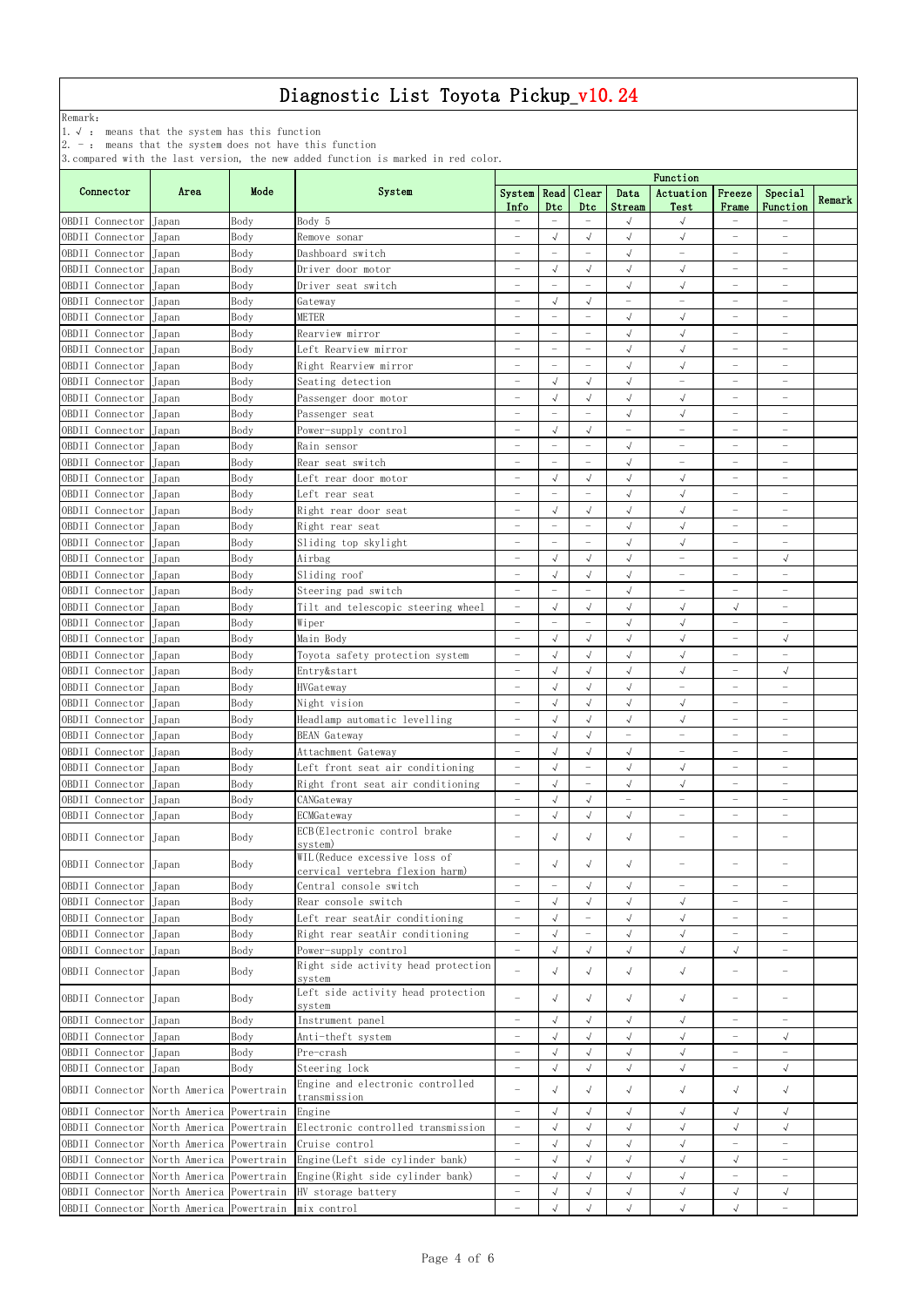Remark:

1.√ : means that the system has this function

2. - : means that the system does not have this function

| Mode<br>Connector<br>Area<br>System<br>System   Read   Clear<br>Data<br>Actuation<br>Freeze<br>Special<br>Remark<br>Info<br>Dtc<br>Dtc<br>Stream<br>Function<br>Test<br>Frame<br>OBDII Connector North America Powertrain Continuous M/T<br>$\sqrt{}$<br>$\sqrt{ }$<br>$\sqrt{ }$<br>$\sqrt{ }$<br>$\overline{\phantom{0}}$<br>$\sqrt{}$<br>$\sqrt{}$<br>$\sqrt{ }$<br>$\sqrt{}$<br>$\sqrt{ }$<br>OBDII Connector<br>North America Powertrain<br>Stop and advance<br>$\overline{\phantom{0}}$<br>North America Powertrain multi-mode M/T<br>OBDII Connector<br>$\sqrt{}$<br>$\sqrt{}$<br>$\sqrt{ }$<br>$\sqrt{ }$<br>$\sqrt{ }$<br>$\overline{\phantom{0}}$<br>$\overline{\phantom{0}}$<br>North America Powertrain<br>Radar Cruise<br>$\sqrt{ }$<br>$\sqrt{}$<br>$\sqrt{ }$<br>OBDII Connector<br>$\overline{\phantom{0}}$<br>$\overline{\phantom{m}}$<br>$\overline{\phantom{0}}$<br>$\overline{\phantom{0}}$<br>North America Powertrain<br>$\sqrt{ }$<br>OBDII Connector<br>$\sqrt{ }$<br>$\sqrt{ }$<br>$\sqrt{ }$<br>Laser cruise<br>$\overline{\phantom{0}}$<br>$\overline{\phantom{m}}$<br>$\overline{\phantom{0}}$<br>North America Powertrain<br>Motor generator<br>$\sqrt{ }$<br>$\sqrt{ }$<br>OBDII Connector<br>$\sqrt{ }$<br>$\overline{\phantom{0}}$<br>$\overline{\phantom{0}}$<br>$\overline{\phantom{0}}$<br>$\overline{\phantom{0}}$<br>North America Chassis<br>ABS/VSC/TRC<br>$\sqrt{ }$<br>$\sqrt{ }$<br>$\sqrt{ }$<br>$\sqrt{ }$<br>$\sqrt{}$<br>OBDII Connector<br>North America Chassis<br>$\sqrt{ }$<br>$\sqrt{ }$<br>$\sqrt{}$<br>$\sqrt{}$<br>OBDII Connector<br>Suspension height control system<br>$\sqrt{}$<br>$\overline{\phantom{m}}$<br>$\overline{\phantom{0}}$<br>$\sqrt{ }$<br>$\sqrt{}$<br>$\sqrt{ }$<br>Air Suspension<br>$\sqrt{}$<br>OBDII Connector<br>North America Chassis<br>$\overline{\phantom{a}}$<br>Electric light automatic<br>OBDII Connector North America Chassis<br>$\sqrt{ }$<br>$\sqrt{ }$<br>$\sqrt{ }$<br>$\sqrt{ }$<br>$\overline{\phantom{a}}$<br>transmission<br>Electronic hydraulic power steering<br>OBDII Connector North America Chassis<br>$\sqrt{ }$<br>$\sqrt{ }$<br>$\sqrt{ }$<br>$\sqrt{ }$<br>$\sqrt{}$<br>$\overbrace{\phantom{123221111}}$<br>system<br>Transmission Control<br>$\sqrt{}$<br>OBDII Connector North America Chassis<br>$\sqrt{ }$<br>$\sqrt{ }$<br>$\sqrt{ }$<br>$\sqrt{ }$<br>$\overline{\phantom{m}}$<br>$\overline{\phantom{0}}$<br>$\sqrt{ }$<br>OBDII Connector North America Chassis<br>$\sqrt{ }$<br>$\sqrt{}$<br>$\sqrt{}$<br>Electric control suspension system<br>$\overline{\phantom{a}}$<br>OBDII Connector North America Chassis<br>$\sqrt{ }$<br>$\sqrt{}$<br>4 wheel drive<br>$\sqrt{ }$<br>$\sqrt{ }$<br>$\overline{\phantom{0}}$<br>$\overline{\phantom{0}}$<br>$\sqrt{}$<br>$\sqrt{2}$<br>$\sqrt{ }$<br>$\sqrt{ }$<br>North America Chassis<br>OBDII Connector<br>Tire pressure monitor<br>$\overline{\phantom{0}}$<br>$\overline{\phantom{0}}$<br>$\overline{\phantom{0}}$<br>$\sqrt{}$<br>$\sqrt{ }$<br>$\sqrt{}$<br>North America Chassis<br>Variable Gear Ratio Steering<br>$\sqrt{2}$<br>$\sqrt{ }$<br>$\overline{\phantom{0}}$<br>$\overline{\phantom{m}}$<br>North America Chassis<br>stabilizer<br>$\sqrt{ }$<br>$\sqrt{}$<br>$\sqrt{ }$<br>OBDII Connector<br>$\overline{\phantom{0}}$<br>$\overline{\phantom{0}}$<br>$\overline{\phantom{0}}$<br>North America Chassis<br>Intelligent Parking Assist<br>$\sqrt{ }$<br>OBDII Connector<br>$\sqrt{ }$<br>$\qquad \qquad -$<br>$\overline{\phantom{0}}$<br>$\overline{\phantom{m}}$<br>$\overline{\phantom{0}}$<br>$\overline{\phantom{0}}$<br>North America Chassis<br>$\sqrt{ }$<br>$\sqrt{ }$<br>$\sqrt{ }$<br>$\sqrt{ }$<br>$\sqrt{ }$<br>OBDII Connector<br>Electronic parking brake<br>$\sqrt{ }$<br>North America Chassis<br>Lane Assist<br>$\sqrt{ }$<br>$\sqrt{ }$<br>$\sqrt{ }$<br>$\overline{\phantom{0}}$<br>$\overline{\phantom{0}}$<br>$\overline{\phantom{0}}$<br>$\overline{\phantom{0}}$<br>$\sqrt{ }$<br>OBDII Connector<br>North America Chassis<br>Front stabilizer<br>$\sqrt{ }$<br>$\sqrt{ }$<br>$\sqrt{ }$<br>$\overline{\phantom{m}}$<br>$\overline{\phantom{0}}$<br>$\overline{\phantom{0}}$<br>$\sqrt{ }$<br>$\sqrt{ }$<br>North America Chassis<br>Rear stabilizer<br>$\sqrt{ }$<br>$\sqrt{}$<br>OBDII Connector<br>$\overline{\phantom{a}}$<br>$\overline{\phantom{0}}$<br>North America Body<br>$\sqrt{ }$<br>$\sqrt{2}$<br>$\sqrt{ }$<br>$\sqrt{}$<br>OBDII Connector<br>Adaptive headlight<br>$\overline{\phantom{m}}$<br>$\overline{\phantom{0}}$<br>$\sqrt{}$<br>$\sqrt{2}$<br>$\sqrt{ }$<br>$\sqrt{ }$<br>$\sqrt{ }$<br>North America Body<br>OBDII Connector<br>Air conditioning<br>$\overline{\phantom{0}}$<br>$\overline{\phantom{0}}$<br>OBDII Connector<br>North America Body<br>Back door<br>$\sqrt{ }$<br>$\sqrt{2}$<br>$\sqrt{ }$<br>$\sqrt{}$<br>$\overline{\phantom{0}}$<br>$\overline{\phantom{0}}$<br>$\overline{\phantom{0}}$<br>Body<br>OBDII Connector North America Body<br>$\sqrt{ }$<br>$\sqrt{2}$<br>$\sqrt{ }$<br>$\sqrt{ }$<br>$\sqrt{ }$<br>$\overline{\phantom{0}}$<br>OBDII Connector North America Body<br>Body 2<br>$\sqrt{ }$<br>$\sqrt{ }$<br>$\sqrt{ }$<br>$\overline{\phantom{a}}$<br>$\overline{\phantom{m}}$<br>Body 3<br>North America Body<br>$\sqrt{}$<br>$\sqrt{ }$<br>$\sqrt{ }$<br>OBDII Connector<br>$\overline{\phantom{0}}$<br>$\overline{\phantom{0}}$<br>$\overline{\phantom{m}}$<br>$\overline{\phantom{0}}$<br>$\sqrt{ }$<br>$\sqrt{}$<br>OBDII Connector<br>North America Body<br>Body 4<br>$\sqrt{ }$<br>$\overline{\phantom{m}}$<br>$\overline{\phantom{0}}$<br>$\overline{\phantom{0}}$<br>Body 5<br>OBDII Connector<br>North America Body<br>$\sqrt{ }$<br>$\sqrt{}$<br>$\overline{\phantom{0}}$<br>$\overline{\phantom{0}}$<br>$\overline{\phantom{m}}$<br>$\overline{\phantom{0}}$<br>$\overline{\phantom{0}}$<br>$\sqrt{ }$<br>$\sqrt{}$<br>$\sqrt{ }$<br>OBDII Connector<br>North America Body<br>$\sqrt{ }$<br>Remove sonar<br>$\overline{\phantom{a}}$<br>$\sqrt{ }$<br>North America Body<br>Dashboard switch<br>$\qquad \qquad -$<br>$\overline{\phantom{m}}$<br>$\overline{\phantom{0}}$<br>$\overline{\phantom{m}}$<br>$\overline{\phantom{m}}$<br>$\overline{\phantom{0}}$<br>$\sqrt{ }$<br>$\sqrt{}$<br>North America Body<br>$\sqrt{ }$<br>$\sqrt{ }$<br>OBDII Connector<br>Driver door motor<br>$\overline{\phantom{0}}$<br>$\overline{\phantom{0}}$<br>$\overline{\phantom{0}}$<br>North America Body<br>OBDII Connector<br>Driver seat switch<br>$\sqrt{ }$<br>$\sqrt{ }$<br>$\overline{\phantom{0}}$<br>$\overline{\phantom{m}}$<br>$\overline{\phantom{m}}$<br>$\overline{\phantom{m}}$<br>$\overline{\phantom{0}}$<br>North America Body<br>Gateway<br>$\sqrt{ }$<br>$\sqrt{ }$<br>OBDII Connector<br>$\overline{\phantom{0}}$<br>$\overline{\phantom{0}}$<br>$\overline{\phantom{m}}$<br>$\overline{\phantom{0}}$<br>$\overline{\phantom{0}}$<br>METER<br>$\sqrt{ }$<br>$\sqrt{ }$<br>OBDII Connector<br>North America Body<br>$\qquad \qquad -$<br>$\overline{\phantom{m}}$<br>$\overline{\phantom{a}}$<br>$\overline{\phantom{m}}$<br>$\overline{\phantom{0}}$<br>OBDII Connector<br>North America Body<br>$\sqrt{}$<br>$\sqrt{ }$<br>Rearview mirror<br>$\overline{\phantom{a}}$<br>$\overline{\phantom{m}}$<br>$\overline{\phantom{0}}$<br>$\overline{\phantom{m}}$<br>$\overline{\phantom{0}}$<br>$\sqrt{ }$<br>$\checkmark$<br>OBDII Connector<br>North America Body<br>Left Rearview mirror<br>$\overline{\phantom{m}}$<br>$\overline{\phantom{0}}$<br>$\overline{\phantom{0}}$<br>$\qquad \qquad -$<br>$\overline{\phantom{0}}$<br>OBDII Connector<br>North America Body<br>Right Rearview mirror<br>$\sqrt{ }$<br>$\sqrt{ }$<br>$\overline{\phantom{0}}$<br>$\overline{\phantom{m}}$<br>$\overline{\phantom{0}}$<br>$\overline{\phantom{0}}$<br>$\overline{\phantom{0}}$<br>$\sqrt{}$<br>$\sqrt{ }$<br>North America Body<br>$\sqrt{ }$<br>$\sqrt{ }$<br>OBDII Connector<br>Seating detection<br>$\overline{\phantom{a}}$<br>$\overline{\phantom{m}}$<br>North America Body<br>$\sqrt{}$<br>$\sqrt{ }$<br>$\sqrt{ }$<br>$\sqrt{ }$<br>OBDII Connector<br>Passenger door motor<br>$\overline{\phantom{m}}$<br>$\overline{\phantom{m}}$<br>$\overline{\phantom{0}}$<br>$\sqrt{ }$<br>$\sqrt{}$<br>North America Body<br>OBDII Connector<br>Passenger seat<br>$\qquad \qquad -$<br>$\overline{\phantom{0}}$<br>$\overline{\phantom{0}}$<br>North America Body<br>$\sqrt{}$<br>$\sqrt{ }$<br>OBDII Connector<br>Power-supply control<br>$\overline{\phantom{0}}$<br>$\overline{\phantom{0}}$<br>$\overline{\phantom{0}}$<br>$\overline{\phantom{0}}$<br>$\overline{\phantom{0}}$<br>North America Body<br>OBDII Connector<br>Rain sensor<br>$\sqrt{ }$<br>$\overline{\phantom{0}}$<br>$\overline{\phantom{m}}$<br>$\overline{\phantom{0}}$<br>$\overline{\phantom{a}}$<br>$\overline{\phantom{0}}$<br>$\overline{\phantom{0}}$<br>$\checkmark$<br>OBDII Connector<br>North America Body<br>Rear seat switch<br>$\overline{\phantom{0}}$<br>$\overline{\phantom{m}}$<br>$\overline{\phantom{m}}$<br>$\overline{\phantom{m}}$<br>$\overline{\phantom{m}}$<br>$\overline{\phantom{0}}$<br>OBDII Connector<br>North America Body<br>$\sqrt{}$<br>Left rear door motor<br>$\sqrt{ }$<br>$\sqrt{ }$<br>$\checkmark$<br>$\overline{\phantom{m}}$<br>$\overline{\phantom{0}}$<br>$\overline{\phantom{0}}$<br>North America Body<br>$\sqrt{ }$<br>$\sqrt{ }$<br>OBDII Connector<br>Left rear seat<br>$\overline{\phantom{0}}$<br>$\overline{\phantom{m}}$<br>$\overline{\phantom{m}}$<br>$\overline{\phantom{0}}$<br>OBDII Connector<br>North America Body<br>$\sqrt{}$<br>$\sqrt{ }$<br>$\sqrt{ }$<br>$\sqrt{ }$<br>Right rear door seat<br>$\overline{\phantom{0}}$<br>$\overline{\phantom{0}}$<br>$\overline{\phantom{0}}$<br>$\sqrt{}$<br>$\sqrt{ }$<br>North America Body<br>OBDII Connector<br>Right rear seat<br>$\overline{\phantom{0}}$<br>$\overline{\phantom{0}}$<br>$\overline{\phantom{m}}$<br>$\overline{\phantom{0}}$<br>$\overline{\phantom{0}}$<br>$\sqrt{ }$<br>OBDII Connector<br>North America Body<br>$\sqrt{ }$<br>Sliding top skylight<br>$\qquad \qquad -$<br>$\overline{\phantom{m}}$<br>$\overline{\phantom{m}}$<br>$\overline{\phantom{m}}$<br>$\overline{\phantom{0}}$<br>North America Body<br>Airbag<br>$\sqrt{ }$<br>$\sqrt{ }$<br>$\sqrt{2}$<br>OBDII Connector<br>$\sqrt{ }$<br>$\overline{\phantom{0}}$<br>$\overline{\phantom{0}}$<br>$\overline{\phantom{0}}$<br>$\sqrt{ }$<br>North America Body<br>Sliding roof<br>$\sqrt{ }$<br>OBDII Connector<br>$\sqrt{ }$<br>$\overline{\phantom{0}}$<br>$\overline{\phantom{m}}$<br>$\overline{\phantom{0}}$<br>North America Body<br>$\sqrt{ }$<br>OBDII Connector<br>Steering pad switch<br>$\overline{\phantom{m}}$<br>$\qquad \qquad -$<br>$\overline{\phantom{m}}$<br>$\overline{\phantom{0}}$<br>$\overline{\phantom{m}}$<br>$\overline{\phantom{0}}$<br>OBDII Connector<br>North America Body<br>Tilt and telescopic steering wheel<br>$\sqrt{ }$<br>$\sqrt{ }$<br>$\sqrt{ }$<br>$\sqrt{ }$<br>$\sqrt{ }$<br>$\overline{\phantom{a}}$<br>$\overline{\phantom{0}}$<br>North America Body<br>Wiper<br>$\sqrt{ }$<br>$\sqrt{}$<br>OBDII Connector<br>$\overline{\phantom{0}}$<br>$\overline{\phantom{m}}$<br>$\overline{\phantom{m}}$<br>$\overline{\phantom{m}}$<br>$\overline{\phantom{0}}$<br>$\checkmark$<br>$\sqrt{}$<br>OBDII Connector North America Body<br>Main Body<br>$\sqrt{ }$<br>$\sqrt{}$<br>$\overline{\phantom{a}}$<br>$\sqrt{}$<br>OBDII Connector North America Body<br>$\sqrt{}$<br>$\sqrt{ }$<br>Toyota safety protection system<br>$\overline{\phantom{m}}$<br>$\overline{\phantom{0}}$<br>OBDII Connector North America Body<br>Entry&start<br>$\sqrt{ }$<br>$\sqrt{ }$<br>$\sqrt{\phantom{a}}$<br>$\sqrt{ }$<br>$\checkmark$<br>$\overline{\phantom{m}}$<br>$\overline{\phantom{m}}$<br>North America Body<br>HVGateway<br>$\sqrt{2}$<br>OBDII Connector<br>$\sqrt{ }$<br>$\sqrt{ }$<br>$\sqrt{ }$<br>$\overline{\phantom{a}}$<br>$\overline{\phantom{0}}$<br>$\overline{\phantom{m}}$<br>North America Body<br>Night vision<br>$\sqrt{ }$<br>$\sqrt{ }$<br>$\sqrt{}$<br>OBDII Connector<br>$\sqrt{ }$<br>$\overline{\phantom{0}}$<br>$\overline{\phantom{0}}$<br>$\overline{\phantom{m}}$<br>North America Body |                 |  |                              | Function                 |            |            |            |            |                          |            |  |
|------------------------------------------------------------------------------------------------------------------------------------------------------------------------------------------------------------------------------------------------------------------------------------------------------------------------------------------------------------------------------------------------------------------------------------------------------------------------------------------------------------------------------------------------------------------------------------------------------------------------------------------------------------------------------------------------------------------------------------------------------------------------------------------------------------------------------------------------------------------------------------------------------------------------------------------------------------------------------------------------------------------------------------------------------------------------------------------------------------------------------------------------------------------------------------------------------------------------------------------------------------------------------------------------------------------------------------------------------------------------------------------------------------------------------------------------------------------------------------------------------------------------------------------------------------------------------------------------------------------------------------------------------------------------------------------------------------------------------------------------------------------------------------------------------------------------------------------------------------------------------------------------------------------------------------------------------------------------------------------------------------------------------------------------------------------------------------------------------------------------------------------------------------------------------------------------------------------------------------------------------------------------------------------------------------------------------------------------------------------------------------------------------------------------------------------------------------------------------------------------------------------------------------------------------------------------------------------------------------------------------------------------------------------------------------------------------------------------------------------------------------------------------------------------------------------------------------------------------------------------------------------------------------------------------------------------------------------------------------------------------------------------------------------------------------------------------------------------------------------------------------------------------------------------------------------------------------------------------------------------------------------------------------------------------------------------------------------------------------------------------------------------------------------------------------------------------------------------------------------------------------------------------------------------------------------------------------------------------------------------------------------------------------------------------------------------------------------------------------------------------------------------------------------------------------------------------------------------------------------------------------------------------------------------------------------------------------------------------------------------------------------------------------------------------------------------------------------------------------------------------------------------------------------------------------------------------------------------------------------------------------------------------------------------------------------------------------------------------------------------------------------------------------------------------------------------------------------------------------------------------------------------------------------------------------------------------------------------------------------------------------------------------------------------------------------------------------------------------------------------------------------------------------------------------------------------------------------------------------------------------------------------------------------------------------------------------------------------------------------------------------------------------------------------------------------------------------------------------------------------------------------------------------------------------------------------------------------------------------------------------------------------------------------------------------------------------------------------------------------------------------------------------------------------------------------------------------------------------------------------------------------------------------------------------------------------------------------------------------------------------------------------------------------------------------------------------------------------------------------------------------------------------------------------------------------------------------------------------------------------------------------------------------------------------------------------------------------------------------------------------------------------------------------------------------------------------------------------------------------------------------------------------------------------------------------------------------------------------------------------------------------------------------------------------------------------------------------------------------------------------------------------------------------------------------------------------------------------------------------------------------------------------------------------------------------------------------------------------------------------------------------------------------------------------------------------------------------------------------------------------------------------------------------------------------------------------------------------------------------------------------------------------------------------------------------------------------------------------------------------------------------------------------------------------------------------------------------------------------------------------------------------------------------------------------------------------------------------------------------------------------------------------------------------------------------------------------------------------------------------------------------------------------------------------------------------------------------------------------------------------------------------------------------------------------------------------------------------------------------------------------------------------------------------------------------------------------------------------------------------------------------------------------------------------------------------------------------------------------------------------------------------------------------------------------------------------------------------------------------------------------------------------------------------------------------------------------------------------------------------------------------------------------------------------------------------------------------------------------------------------------------------------------------------------------------------------------------------------------------------------------------------------------------------------------------------------------------------------------------------------------------------------------------------------------------------------------------------------------------------------------------------------------------------------------------------------------------------------------------------------------------------------------------------------------------------------------------------------------------------------------------------------------------------------------------------------------------------------------------------------------------------------------------------------------------------------------------------------------------------------------------------------------------------------------------------------------------------------------------------------------------------------------------------------------------------------------------------------------------------------------------------------------------------------------------------------------------------------------------------------------------------------------------------------------------------------------------------------------------------------------------------------------------------------------------------------------------------------------------------------------------------------------------------------------------------------------------------------------------------------------------------------------------------------------------------------------------------------------------------------------------------------------------------------------------------------------------------------------------------------------------------------------------------------------------------------------------------------------------------------------------------------------------------------------------------------------------------------------------------------------------------------------------------------------------------------------------------------------------------------------------------------------------------------------------------------------------------------------------------------------------------------------------------------------------------------------------------------------------------------------------------------------------------------------------------------------------------------------------------------------------------------------------------------------------------------------------------------------------------------------------------------------------------------------------------------------------------------------------------------------------------------------------------------------------------------------------------------------------------------------------------------------------------------------------------------------------------------------------------------------------------------------------------------------------------------------------------------------------------------------------------------------------------------------------------------------------------------------------------------------------------------------------------------------------------------------------------------------------------------------------------------------------------------------------------------------------------------------------------------------------------------------------------------------------------------------------------------------------------------------------------------------------------------------------------------------------------------------------------------------------------------------------------------------------------------------------------------------------------------------------------------------------------|-----------------|--|------------------------------|--------------------------|------------|------------|------------|------------|--------------------------|------------|--|
|                                                                                                                                                                                                                                                                                                                                                                                                                                                                                                                                                                                                                                                                                                                                                                                                                                                                                                                                                                                                                                                                                                                                                                                                                                                                                                                                                                                                                                                                                                                                                                                                                                                                                                                                                                                                                                                                                                                                                                                                                                                                                                                                                                                                                                                                                                                                                                                                                                                                                                                                                                                                                                                                                                                                                                                                                                                                                                                                                                                                                                                                                                                                                                                                                                                                                                                                                                                                                                                                                                                                                                                                                                                                                                                                                                                                                                                                                                                                                                                                                                                                                                                                                                                                                                                                                                                                                                                                                                                                                                                                                                                                                                                                                                                                                                                                                                                                                                                                                                                                                                                                                                                                                                                                                                                                                                                                                                                                                                                                                                                                                                                                                                                                                                                                                                                                                                                                                                                                                                                                                                                                                                                                                                                                                                                                                                                                                                                                                                                                                                                                                                                                                                                                                                                                                                                                                                                                                                                                                                                                                                                                                                                                                                                                                                                                                                                                                                                                                                                                                                                                                                                                                                                                                                                                                                                                                                                                                                                                                                                                                                                                                                                                                                                                                                                                                                                                                                                                                                                                                                                                                                                                                                                                                                                                                                                                                                                                                                                                                                                                                                                                                                                                                                                                                                                                                                                                                                                                                                                                                                                                                                                                                                                                                                                                                                                                                                                                                                                                                                                                                                                                                                                                                                                                                                                                                                                                                                                                                                                                                                                                                                                                                                                                                                                                                                                                                                                                                                                                                                                                                                                                                                                                                                                                                                                                                                                                                                                                                                                                                                                                                                                                                                                                                                                                                                                                                                                                                                                                                                                                                                                                                                                                                                                                                                                                                                |                 |  |                              |                          |            |            |            |            |                          |            |  |
|                                                                                                                                                                                                                                                                                                                                                                                                                                                                                                                                                                                                                                                                                                                                                                                                                                                                                                                                                                                                                                                                                                                                                                                                                                                                                                                                                                                                                                                                                                                                                                                                                                                                                                                                                                                                                                                                                                                                                                                                                                                                                                                                                                                                                                                                                                                                                                                                                                                                                                                                                                                                                                                                                                                                                                                                                                                                                                                                                                                                                                                                                                                                                                                                                                                                                                                                                                                                                                                                                                                                                                                                                                                                                                                                                                                                                                                                                                                                                                                                                                                                                                                                                                                                                                                                                                                                                                                                                                                                                                                                                                                                                                                                                                                                                                                                                                                                                                                                                                                                                                                                                                                                                                                                                                                                                                                                                                                                                                                                                                                                                                                                                                                                                                                                                                                                                                                                                                                                                                                                                                                                                                                                                                                                                                                                                                                                                                                                                                                                                                                                                                                                                                                                                                                                                                                                                                                                                                                                                                                                                                                                                                                                                                                                                                                                                                                                                                                                                                                                                                                                                                                                                                                                                                                                                                                                                                                                                                                                                                                                                                                                                                                                                                                                                                                                                                                                                                                                                                                                                                                                                                                                                                                                                                                                                                                                                                                                                                                                                                                                                                                                                                                                                                                                                                                                                                                                                                                                                                                                                                                                                                                                                                                                                                                                                                                                                                                                                                                                                                                                                                                                                                                                                                                                                                                                                                                                                                                                                                                                                                                                                                                                                                                                                                                                                                                                                                                                                                                                                                                                                                                                                                                                                                                                                                                                                                                                                                                                                                                                                                                                                                                                                                                                                                                                                                                                                                                                                                                                                                                                                                                                                                                                                                                                                                                                                                |                 |  |                              |                          |            |            |            |            |                          |            |  |
|                                                                                                                                                                                                                                                                                                                                                                                                                                                                                                                                                                                                                                                                                                                                                                                                                                                                                                                                                                                                                                                                                                                                                                                                                                                                                                                                                                                                                                                                                                                                                                                                                                                                                                                                                                                                                                                                                                                                                                                                                                                                                                                                                                                                                                                                                                                                                                                                                                                                                                                                                                                                                                                                                                                                                                                                                                                                                                                                                                                                                                                                                                                                                                                                                                                                                                                                                                                                                                                                                                                                                                                                                                                                                                                                                                                                                                                                                                                                                                                                                                                                                                                                                                                                                                                                                                                                                                                                                                                                                                                                                                                                                                                                                                                                                                                                                                                                                                                                                                                                                                                                                                                                                                                                                                                                                                                                                                                                                                                                                                                                                                                                                                                                                                                                                                                                                                                                                                                                                                                                                                                                                                                                                                                                                                                                                                                                                                                                                                                                                                                                                                                                                                                                                                                                                                                                                                                                                                                                                                                                                                                                                                                                                                                                                                                                                                                                                                                                                                                                                                                                                                                                                                                                                                                                                                                                                                                                                                                                                                                                                                                                                                                                                                                                                                                                                                                                                                                                                                                                                                                                                                                                                                                                                                                                                                                                                                                                                                                                                                                                                                                                                                                                                                                                                                                                                                                                                                                                                                                                                                                                                                                                                                                                                                                                                                                                                                                                                                                                                                                                                                                                                                                                                                                                                                                                                                                                                                                                                                                                                                                                                                                                                                                                                                                                                                                                                                                                                                                                                                                                                                                                                                                                                                                                                                                                                                                                                                                                                                                                                                                                                                                                                                                                                                                                                                                                                                                                                                                                                                                                                                                                                                                                                                                                                                                                                                |                 |  |                              |                          |            |            |            |            |                          |            |  |
|                                                                                                                                                                                                                                                                                                                                                                                                                                                                                                                                                                                                                                                                                                                                                                                                                                                                                                                                                                                                                                                                                                                                                                                                                                                                                                                                                                                                                                                                                                                                                                                                                                                                                                                                                                                                                                                                                                                                                                                                                                                                                                                                                                                                                                                                                                                                                                                                                                                                                                                                                                                                                                                                                                                                                                                                                                                                                                                                                                                                                                                                                                                                                                                                                                                                                                                                                                                                                                                                                                                                                                                                                                                                                                                                                                                                                                                                                                                                                                                                                                                                                                                                                                                                                                                                                                                                                                                                                                                                                                                                                                                                                                                                                                                                                                                                                                                                                                                                                                                                                                                                                                                                                                                                                                                                                                                                                                                                                                                                                                                                                                                                                                                                                                                                                                                                                                                                                                                                                                                                                                                                                                                                                                                                                                                                                                                                                                                                                                                                                                                                                                                                                                                                                                                                                                                                                                                                                                                                                                                                                                                                                                                                                                                                                                                                                                                                                                                                                                                                                                                                                                                                                                                                                                                                                                                                                                                                                                                                                                                                                                                                                                                                                                                                                                                                                                                                                                                                                                                                                                                                                                                                                                                                                                                                                                                                                                                                                                                                                                                                                                                                                                                                                                                                                                                                                                                                                                                                                                                                                                                                                                                                                                                                                                                                                                                                                                                                                                                                                                                                                                                                                                                                                                                                                                                                                                                                                                                                                                                                                                                                                                                                                                                                                                                                                                                                                                                                                                                                                                                                                                                                                                                                                                                                                                                                                                                                                                                                                                                                                                                                                                                                                                                                                                                                                                                                                                                                                                                                                                                                                                                                                                                                                                                                                                                                                                |                 |  |                              |                          |            |            |            |            |                          |            |  |
|                                                                                                                                                                                                                                                                                                                                                                                                                                                                                                                                                                                                                                                                                                                                                                                                                                                                                                                                                                                                                                                                                                                                                                                                                                                                                                                                                                                                                                                                                                                                                                                                                                                                                                                                                                                                                                                                                                                                                                                                                                                                                                                                                                                                                                                                                                                                                                                                                                                                                                                                                                                                                                                                                                                                                                                                                                                                                                                                                                                                                                                                                                                                                                                                                                                                                                                                                                                                                                                                                                                                                                                                                                                                                                                                                                                                                                                                                                                                                                                                                                                                                                                                                                                                                                                                                                                                                                                                                                                                                                                                                                                                                                                                                                                                                                                                                                                                                                                                                                                                                                                                                                                                                                                                                                                                                                                                                                                                                                                                                                                                                                                                                                                                                                                                                                                                                                                                                                                                                                                                                                                                                                                                                                                                                                                                                                                                                                                                                                                                                                                                                                                                                                                                                                                                                                                                                                                                                                                                                                                                                                                                                                                                                                                                                                                                                                                                                                                                                                                                                                                                                                                                                                                                                                                                                                                                                                                                                                                                                                                                                                                                                                                                                                                                                                                                                                                                                                                                                                                                                                                                                                                                                                                                                                                                                                                                                                                                                                                                                                                                                                                                                                                                                                                                                                                                                                                                                                                                                                                                                                                                                                                                                                                                                                                                                                                                                                                                                                                                                                                                                                                                                                                                                                                                                                                                                                                                                                                                                                                                                                                                                                                                                                                                                                                                                                                                                                                                                                                                                                                                                                                                                                                                                                                                                                                                                                                                                                                                                                                                                                                                                                                                                                                                                                                                                                                                                                                                                                                                                                                                                                                                                                                                                                                                                                                                                                |                 |  |                              |                          |            |            |            |            |                          |            |  |
|                                                                                                                                                                                                                                                                                                                                                                                                                                                                                                                                                                                                                                                                                                                                                                                                                                                                                                                                                                                                                                                                                                                                                                                                                                                                                                                                                                                                                                                                                                                                                                                                                                                                                                                                                                                                                                                                                                                                                                                                                                                                                                                                                                                                                                                                                                                                                                                                                                                                                                                                                                                                                                                                                                                                                                                                                                                                                                                                                                                                                                                                                                                                                                                                                                                                                                                                                                                                                                                                                                                                                                                                                                                                                                                                                                                                                                                                                                                                                                                                                                                                                                                                                                                                                                                                                                                                                                                                                                                                                                                                                                                                                                                                                                                                                                                                                                                                                                                                                                                                                                                                                                                                                                                                                                                                                                                                                                                                                                                                                                                                                                                                                                                                                                                                                                                                                                                                                                                                                                                                                                                                                                                                                                                                                                                                                                                                                                                                                                                                                                                                                                                                                                                                                                                                                                                                                                                                                                                                                                                                                                                                                                                                                                                                                                                                                                                                                                                                                                                                                                                                                                                                                                                                                                                                                                                                                                                                                                                                                                                                                                                                                                                                                                                                                                                                                                                                                                                                                                                                                                                                                                                                                                                                                                                                                                                                                                                                                                                                                                                                                                                                                                                                                                                                                                                                                                                                                                                                                                                                                                                                                                                                                                                                                                                                                                                                                                                                                                                                                                                                                                                                                                                                                                                                                                                                                                                                                                                                                                                                                                                                                                                                                                                                                                                                                                                                                                                                                                                                                                                                                                                                                                                                                                                                                                                                                                                                                                                                                                                                                                                                                                                                                                                                                                                                                                                                                                                                                                                                                                                                                                                                                                                                                                                                                                                                                                |                 |  |                              |                          |            |            |            |            |                          |            |  |
|                                                                                                                                                                                                                                                                                                                                                                                                                                                                                                                                                                                                                                                                                                                                                                                                                                                                                                                                                                                                                                                                                                                                                                                                                                                                                                                                                                                                                                                                                                                                                                                                                                                                                                                                                                                                                                                                                                                                                                                                                                                                                                                                                                                                                                                                                                                                                                                                                                                                                                                                                                                                                                                                                                                                                                                                                                                                                                                                                                                                                                                                                                                                                                                                                                                                                                                                                                                                                                                                                                                                                                                                                                                                                                                                                                                                                                                                                                                                                                                                                                                                                                                                                                                                                                                                                                                                                                                                                                                                                                                                                                                                                                                                                                                                                                                                                                                                                                                                                                                                                                                                                                                                                                                                                                                                                                                                                                                                                                                                                                                                                                                                                                                                                                                                                                                                                                                                                                                                                                                                                                                                                                                                                                                                                                                                                                                                                                                                                                                                                                                                                                                                                                                                                                                                                                                                                                                                                                                                                                                                                                                                                                                                                                                                                                                                                                                                                                                                                                                                                                                                                                                                                                                                                                                                                                                                                                                                                                                                                                                                                                                                                                                                                                                                                                                                                                                                                                                                                                                                                                                                                                                                                                                                                                                                                                                                                                                                                                                                                                                                                                                                                                                                                                                                                                                                                                                                                                                                                                                                                                                                                                                                                                                                                                                                                                                                                                                                                                                                                                                                                                                                                                                                                                                                                                                                                                                                                                                                                                                                                                                                                                                                                                                                                                                                                                                                                                                                                                                                                                                                                                                                                                                                                                                                                                                                                                                                                                                                                                                                                                                                                                                                                                                                                                                                                                                                                                                                                                                                                                                                                                                                                                                                                                                                                                                                                                |                 |  |                              |                          |            |            |            |            |                          |            |  |
|                                                                                                                                                                                                                                                                                                                                                                                                                                                                                                                                                                                                                                                                                                                                                                                                                                                                                                                                                                                                                                                                                                                                                                                                                                                                                                                                                                                                                                                                                                                                                                                                                                                                                                                                                                                                                                                                                                                                                                                                                                                                                                                                                                                                                                                                                                                                                                                                                                                                                                                                                                                                                                                                                                                                                                                                                                                                                                                                                                                                                                                                                                                                                                                                                                                                                                                                                                                                                                                                                                                                                                                                                                                                                                                                                                                                                                                                                                                                                                                                                                                                                                                                                                                                                                                                                                                                                                                                                                                                                                                                                                                                                                                                                                                                                                                                                                                                                                                                                                                                                                                                                                                                                                                                                                                                                                                                                                                                                                                                                                                                                                                                                                                                                                                                                                                                                                                                                                                                                                                                                                                                                                                                                                                                                                                                                                                                                                                                                                                                                                                                                                                                                                                                                                                                                                                                                                                                                                                                                                                                                                                                                                                                                                                                                                                                                                                                                                                                                                                                                                                                                                                                                                                                                                                                                                                                                                                                                                                                                                                                                                                                                                                                                                                                                                                                                                                                                                                                                                                                                                                                                                                                                                                                                                                                                                                                                                                                                                                                                                                                                                                                                                                                                                                                                                                                                                                                                                                                                                                                                                                                                                                                                                                                                                                                                                                                                                                                                                                                                                                                                                                                                                                                                                                                                                                                                                                                                                                                                                                                                                                                                                                                                                                                                                                                                                                                                                                                                                                                                                                                                                                                                                                                                                                                                                                                                                                                                                                                                                                                                                                                                                                                                                                                                                                                                                                                                                                                                                                                                                                                                                                                                                                                                                                                                                                                                                |                 |  |                              |                          |            |            |            |            |                          |            |  |
|                                                                                                                                                                                                                                                                                                                                                                                                                                                                                                                                                                                                                                                                                                                                                                                                                                                                                                                                                                                                                                                                                                                                                                                                                                                                                                                                                                                                                                                                                                                                                                                                                                                                                                                                                                                                                                                                                                                                                                                                                                                                                                                                                                                                                                                                                                                                                                                                                                                                                                                                                                                                                                                                                                                                                                                                                                                                                                                                                                                                                                                                                                                                                                                                                                                                                                                                                                                                                                                                                                                                                                                                                                                                                                                                                                                                                                                                                                                                                                                                                                                                                                                                                                                                                                                                                                                                                                                                                                                                                                                                                                                                                                                                                                                                                                                                                                                                                                                                                                                                                                                                                                                                                                                                                                                                                                                                                                                                                                                                                                                                                                                                                                                                                                                                                                                                                                                                                                                                                                                                                                                                                                                                                                                                                                                                                                                                                                                                                                                                                                                                                                                                                                                                                                                                                                                                                                                                                                                                                                                                                                                                                                                                                                                                                                                                                                                                                                                                                                                                                                                                                                                                                                                                                                                                                                                                                                                                                                                                                                                                                                                                                                                                                                                                                                                                                                                                                                                                                                                                                                                                                                                                                                                                                                                                                                                                                                                                                                                                                                                                                                                                                                                                                                                                                                                                                                                                                                                                                                                                                                                                                                                                                                                                                                                                                                                                                                                                                                                                                                                                                                                                                                                                                                                                                                                                                                                                                                                                                                                                                                                                                                                                                                                                                                                                                                                                                                                                                                                                                                                                                                                                                                                                                                                                                                                                                                                                                                                                                                                                                                                                                                                                                                                                                                                                                                                                                                                                                                                                                                                                                                                                                                                                                                                                                                                                                                |                 |  |                              |                          |            |            |            |            |                          |            |  |
|                                                                                                                                                                                                                                                                                                                                                                                                                                                                                                                                                                                                                                                                                                                                                                                                                                                                                                                                                                                                                                                                                                                                                                                                                                                                                                                                                                                                                                                                                                                                                                                                                                                                                                                                                                                                                                                                                                                                                                                                                                                                                                                                                                                                                                                                                                                                                                                                                                                                                                                                                                                                                                                                                                                                                                                                                                                                                                                                                                                                                                                                                                                                                                                                                                                                                                                                                                                                                                                                                                                                                                                                                                                                                                                                                                                                                                                                                                                                                                                                                                                                                                                                                                                                                                                                                                                                                                                                                                                                                                                                                                                                                                                                                                                                                                                                                                                                                                                                                                                                                                                                                                                                                                                                                                                                                                                                                                                                                                                                                                                                                                                                                                                                                                                                                                                                                                                                                                                                                                                                                                                                                                                                                                                                                                                                                                                                                                                                                                                                                                                                                                                                                                                                                                                                                                                                                                                                                                                                                                                                                                                                                                                                                                                                                                                                                                                                                                                                                                                                                                                                                                                                                                                                                                                                                                                                                                                                                                                                                                                                                                                                                                                                                                                                                                                                                                                                                                                                                                                                                                                                                                                                                                                                                                                                                                                                                                                                                                                                                                                                                                                                                                                                                                                                                                                                                                                                                                                                                                                                                                                                                                                                                                                                                                                                                                                                                                                                                                                                                                                                                                                                                                                                                                                                                                                                                                                                                                                                                                                                                                                                                                                                                                                                                                                                                                                                                                                                                                                                                                                                                                                                                                                                                                                                                                                                                                                                                                                                                                                                                                                                                                                                                                                                                                                                                                                                                                                                                                                                                                                                                                                                                                                                                                                                                                                                                                |                 |  |                              |                          |            |            |            |            |                          |            |  |
|                                                                                                                                                                                                                                                                                                                                                                                                                                                                                                                                                                                                                                                                                                                                                                                                                                                                                                                                                                                                                                                                                                                                                                                                                                                                                                                                                                                                                                                                                                                                                                                                                                                                                                                                                                                                                                                                                                                                                                                                                                                                                                                                                                                                                                                                                                                                                                                                                                                                                                                                                                                                                                                                                                                                                                                                                                                                                                                                                                                                                                                                                                                                                                                                                                                                                                                                                                                                                                                                                                                                                                                                                                                                                                                                                                                                                                                                                                                                                                                                                                                                                                                                                                                                                                                                                                                                                                                                                                                                                                                                                                                                                                                                                                                                                                                                                                                                                                                                                                                                                                                                                                                                                                                                                                                                                                                                                                                                                                                                                                                                                                                                                                                                                                                                                                                                                                                                                                                                                                                                                                                                                                                                                                                                                                                                                                                                                                                                                                                                                                                                                                                                                                                                                                                                                                                                                                                                                                                                                                                                                                                                                                                                                                                                                                                                                                                                                                                                                                                                                                                                                                                                                                                                                                                                                                                                                                                                                                                                                                                                                                                                                                                                                                                                                                                                                                                                                                                                                                                                                                                                                                                                                                                                                                                                                                                                                                                                                                                                                                                                                                                                                                                                                                                                                                                                                                                                                                                                                                                                                                                                                                                                                                                                                                                                                                                                                                                                                                                                                                                                                                                                                                                                                                                                                                                                                                                                                                                                                                                                                                                                                                                                                                                                                                                                                                                                                                                                                                                                                                                                                                                                                                                                                                                                                                                                                                                                                                                                                                                                                                                                                                                                                                                                                                                                                                                                                                                                                                                                                                                                                                                                                                                                                                                                                                                                                                |                 |  |                              |                          |            |            |            |            |                          |            |  |
|                                                                                                                                                                                                                                                                                                                                                                                                                                                                                                                                                                                                                                                                                                                                                                                                                                                                                                                                                                                                                                                                                                                                                                                                                                                                                                                                                                                                                                                                                                                                                                                                                                                                                                                                                                                                                                                                                                                                                                                                                                                                                                                                                                                                                                                                                                                                                                                                                                                                                                                                                                                                                                                                                                                                                                                                                                                                                                                                                                                                                                                                                                                                                                                                                                                                                                                                                                                                                                                                                                                                                                                                                                                                                                                                                                                                                                                                                                                                                                                                                                                                                                                                                                                                                                                                                                                                                                                                                                                                                                                                                                                                                                                                                                                                                                                                                                                                                                                                                                                                                                                                                                                                                                                                                                                                                                                                                                                                                                                                                                                                                                                                                                                                                                                                                                                                                                                                                                                                                                                                                                                                                                                                                                                                                                                                                                                                                                                                                                                                                                                                                                                                                                                                                                                                                                                                                                                                                                                                                                                                                                                                                                                                                                                                                                                                                                                                                                                                                                                                                                                                                                                                                                                                                                                                                                                                                                                                                                                                                                                                                                                                                                                                                                                                                                                                                                                                                                                                                                                                                                                                                                                                                                                                                                                                                                                                                                                                                                                                                                                                                                                                                                                                                                                                                                                                                                                                                                                                                                                                                                                                                                                                                                                                                                                                                                                                                                                                                                                                                                                                                                                                                                                                                                                                                                                                                                                                                                                                                                                                                                                                                                                                                                                                                                                                                                                                                                                                                                                                                                                                                                                                                                                                                                                                                                                                                                                                                                                                                                                                                                                                                                                                                                                                                                                                                                                                                                                                                                                                                                                                                                                                                                                                                                                                                                                                                                |                 |  |                              |                          |            |            |            |            |                          |            |  |
|                                                                                                                                                                                                                                                                                                                                                                                                                                                                                                                                                                                                                                                                                                                                                                                                                                                                                                                                                                                                                                                                                                                                                                                                                                                                                                                                                                                                                                                                                                                                                                                                                                                                                                                                                                                                                                                                                                                                                                                                                                                                                                                                                                                                                                                                                                                                                                                                                                                                                                                                                                                                                                                                                                                                                                                                                                                                                                                                                                                                                                                                                                                                                                                                                                                                                                                                                                                                                                                                                                                                                                                                                                                                                                                                                                                                                                                                                                                                                                                                                                                                                                                                                                                                                                                                                                                                                                                                                                                                                                                                                                                                                                                                                                                                                                                                                                                                                                                                                                                                                                                                                                                                                                                                                                                                                                                                                                                                                                                                                                                                                                                                                                                                                                                                                                                                                                                                                                                                                                                                                                                                                                                                                                                                                                                                                                                                                                                                                                                                                                                                                                                                                                                                                                                                                                                                                                                                                                                                                                                                                                                                                                                                                                                                                                                                                                                                                                                                                                                                                                                                                                                                                                                                                                                                                                                                                                                                                                                                                                                                                                                                                                                                                                                                                                                                                                                                                                                                                                                                                                                                                                                                                                                                                                                                                                                                                                                                                                                                                                                                                                                                                                                                                                                                                                                                                                                                                                                                                                                                                                                                                                                                                                                                                                                                                                                                                                                                                                                                                                                                                                                                                                                                                                                                                                                                                                                                                                                                                                                                                                                                                                                                                                                                                                                                                                                                                                                                                                                                                                                                                                                                                                                                                                                                                                                                                                                                                                                                                                                                                                                                                                                                                                                                                                                                                                                                                                                                                                                                                                                                                                                                                                                                                                                                                                                                                                |                 |  |                              |                          |            |            |            |            |                          |            |  |
|                                                                                                                                                                                                                                                                                                                                                                                                                                                                                                                                                                                                                                                                                                                                                                                                                                                                                                                                                                                                                                                                                                                                                                                                                                                                                                                                                                                                                                                                                                                                                                                                                                                                                                                                                                                                                                                                                                                                                                                                                                                                                                                                                                                                                                                                                                                                                                                                                                                                                                                                                                                                                                                                                                                                                                                                                                                                                                                                                                                                                                                                                                                                                                                                                                                                                                                                                                                                                                                                                                                                                                                                                                                                                                                                                                                                                                                                                                                                                                                                                                                                                                                                                                                                                                                                                                                                                                                                                                                                                                                                                                                                                                                                                                                                                                                                                                                                                                                                                                                                                                                                                                                                                                                                                                                                                                                                                                                                                                                                                                                                                                                                                                                                                                                                                                                                                                                                                                                                                                                                                                                                                                                                                                                                                                                                                                                                                                                                                                                                                                                                                                                                                                                                                                                                                                                                                                                                                                                                                                                                                                                                                                                                                                                                                                                                                                                                                                                                                                                                                                                                                                                                                                                                                                                                                                                                                                                                                                                                                                                                                                                                                                                                                                                                                                                                                                                                                                                                                                                                                                                                                                                                                                                                                                                                                                                                                                                                                                                                                                                                                                                                                                                                                                                                                                                                                                                                                                                                                                                                                                                                                                                                                                                                                                                                                                                                                                                                                                                                                                                                                                                                                                                                                                                                                                                                                                                                                                                                                                                                                                                                                                                                                                                                                                                                                                                                                                                                                                                                                                                                                                                                                                                                                                                                                                                                                                                                                                                                                                                                                                                                                                                                                                                                                                                                                                                                                                                                                                                                                                                                                                                                                                                                                                                                                                                                                                |                 |  |                              |                          |            |            |            |            |                          |            |  |
|                                                                                                                                                                                                                                                                                                                                                                                                                                                                                                                                                                                                                                                                                                                                                                                                                                                                                                                                                                                                                                                                                                                                                                                                                                                                                                                                                                                                                                                                                                                                                                                                                                                                                                                                                                                                                                                                                                                                                                                                                                                                                                                                                                                                                                                                                                                                                                                                                                                                                                                                                                                                                                                                                                                                                                                                                                                                                                                                                                                                                                                                                                                                                                                                                                                                                                                                                                                                                                                                                                                                                                                                                                                                                                                                                                                                                                                                                                                                                                                                                                                                                                                                                                                                                                                                                                                                                                                                                                                                                                                                                                                                                                                                                                                                                                                                                                                                                                                                                                                                                                                                                                                                                                                                                                                                                                                                                                                                                                                                                                                                                                                                                                                                                                                                                                                                                                                                                                                                                                                                                                                                                                                                                                                                                                                                                                                                                                                                                                                                                                                                                                                                                                                                                                                                                                                                                                                                                                                                                                                                                                                                                                                                                                                                                                                                                                                                                                                                                                                                                                                                                                                                                                                                                                                                                                                                                                                                                                                                                                                                                                                                                                                                                                                                                                                                                                                                                                                                                                                                                                                                                                                                                                                                                                                                                                                                                                                                                                                                                                                                                                                                                                                                                                                                                                                                                                                                                                                                                                                                                                                                                                                                                                                                                                                                                                                                                                                                                                                                                                                                                                                                                                                                                                                                                                                                                                                                                                                                                                                                                                                                                                                                                                                                                                                                                                                                                                                                                                                                                                                                                                                                                                                                                                                                                                                                                                                                                                                                                                                                                                                                                                                                                                                                                                                                                                                                                                                                                                                                                                                                                                                                                                                                                                                                                                                                                                |                 |  |                              |                          |            |            |            |            |                          |            |  |
|                                                                                                                                                                                                                                                                                                                                                                                                                                                                                                                                                                                                                                                                                                                                                                                                                                                                                                                                                                                                                                                                                                                                                                                                                                                                                                                                                                                                                                                                                                                                                                                                                                                                                                                                                                                                                                                                                                                                                                                                                                                                                                                                                                                                                                                                                                                                                                                                                                                                                                                                                                                                                                                                                                                                                                                                                                                                                                                                                                                                                                                                                                                                                                                                                                                                                                                                                                                                                                                                                                                                                                                                                                                                                                                                                                                                                                                                                                                                                                                                                                                                                                                                                                                                                                                                                                                                                                                                                                                                                                                                                                                                                                                                                                                                                                                                                                                                                                                                                                                                                                                                                                                                                                                                                                                                                                                                                                                                                                                                                                                                                                                                                                                                                                                                                                                                                                                                                                                                                                                                                                                                                                                                                                                                                                                                                                                                                                                                                                                                                                                                                                                                                                                                                                                                                                                                                                                                                                                                                                                                                                                                                                                                                                                                                                                                                                                                                                                                                                                                                                                                                                                                                                                                                                                                                                                                                                                                                                                                                                                                                                                                                                                                                                                                                                                                                                                                                                                                                                                                                                                                                                                                                                                                                                                                                                                                                                                                                                                                                                                                                                                                                                                                                                                                                                                                                                                                                                                                                                                                                                                                                                                                                                                                                                                                                                                                                                                                                                                                                                                                                                                                                                                                                                                                                                                                                                                                                                                                                                                                                                                                                                                                                                                                                                                                                                                                                                                                                                                                                                                                                                                                                                                                                                                                                                                                                                                                                                                                                                                                                                                                                                                                                                                                                                                                                                                                                                                                                                                                                                                                                                                                                                                                                                                                                                                                                                |                 |  |                              |                          |            |            |            |            |                          |            |  |
|                                                                                                                                                                                                                                                                                                                                                                                                                                                                                                                                                                                                                                                                                                                                                                                                                                                                                                                                                                                                                                                                                                                                                                                                                                                                                                                                                                                                                                                                                                                                                                                                                                                                                                                                                                                                                                                                                                                                                                                                                                                                                                                                                                                                                                                                                                                                                                                                                                                                                                                                                                                                                                                                                                                                                                                                                                                                                                                                                                                                                                                                                                                                                                                                                                                                                                                                                                                                                                                                                                                                                                                                                                                                                                                                                                                                                                                                                                                                                                                                                                                                                                                                                                                                                                                                                                                                                                                                                                                                                                                                                                                                                                                                                                                                                                                                                                                                                                                                                                                                                                                                                                                                                                                                                                                                                                                                                                                                                                                                                                                                                                                                                                                                                                                                                                                                                                                                                                                                                                                                                                                                                                                                                                                                                                                                                                                                                                                                                                                                                                                                                                                                                                                                                                                                                                                                                                                                                                                                                                                                                                                                                                                                                                                                                                                                                                                                                                                                                                                                                                                                                                                                                                                                                                                                                                                                                                                                                                                                                                                                                                                                                                                                                                                                                                                                                                                                                                                                                                                                                                                                                                                                                                                                                                                                                                                                                                                                                                                                                                                                                                                                                                                                                                                                                                                                                                                                                                                                                                                                                                                                                                                                                                                                                                                                                                                                                                                                                                                                                                                                                                                                                                                                                                                                                                                                                                                                                                                                                                                                                                                                                                                                                                                                                                                                                                                                                                                                                                                                                                                                                                                                                                                                                                                                                                                                                                                                                                                                                                                                                                                                                                                                                                                                                                                                                                                                                                                                                                                                                                                                                                                                                                                                                                                                                                                                                                |                 |  |                              |                          |            |            |            |            |                          |            |  |
|                                                                                                                                                                                                                                                                                                                                                                                                                                                                                                                                                                                                                                                                                                                                                                                                                                                                                                                                                                                                                                                                                                                                                                                                                                                                                                                                                                                                                                                                                                                                                                                                                                                                                                                                                                                                                                                                                                                                                                                                                                                                                                                                                                                                                                                                                                                                                                                                                                                                                                                                                                                                                                                                                                                                                                                                                                                                                                                                                                                                                                                                                                                                                                                                                                                                                                                                                                                                                                                                                                                                                                                                                                                                                                                                                                                                                                                                                                                                                                                                                                                                                                                                                                                                                                                                                                                                                                                                                                                                                                                                                                                                                                                                                                                                                                                                                                                                                                                                                                                                                                                                                                                                                                                                                                                                                                                                                                                                                                                                                                                                                                                                                                                                                                                                                                                                                                                                                                                                                                                                                                                                                                                                                                                                                                                                                                                                                                                                                                                                                                                                                                                                                                                                                                                                                                                                                                                                                                                                                                                                                                                                                                                                                                                                                                                                                                                                                                                                                                                                                                                                                                                                                                                                                                                                                                                                                                                                                                                                                                                                                                                                                                                                                                                                                                                                                                                                                                                                                                                                                                                                                                                                                                                                                                                                                                                                                                                                                                                                                                                                                                                                                                                                                                                                                                                                                                                                                                                                                                                                                                                                                                                                                                                                                                                                                                                                                                                                                                                                                                                                                                                                                                                                                                                                                                                                                                                                                                                                                                                                                                                                                                                                                                                                                                                                                                                                                                                                                                                                                                                                                                                                                                                                                                                                                                                                                                                                                                                                                                                                                                                                                                                                                                                                                                                                                                                                                                                                                                                                                                                                                                                                                                                                                                                                                                                                                                | OBDII Connector |  |                              |                          |            |            |            |            |                          |            |  |
|                                                                                                                                                                                                                                                                                                                                                                                                                                                                                                                                                                                                                                                                                                                                                                                                                                                                                                                                                                                                                                                                                                                                                                                                                                                                                                                                                                                                                                                                                                                                                                                                                                                                                                                                                                                                                                                                                                                                                                                                                                                                                                                                                                                                                                                                                                                                                                                                                                                                                                                                                                                                                                                                                                                                                                                                                                                                                                                                                                                                                                                                                                                                                                                                                                                                                                                                                                                                                                                                                                                                                                                                                                                                                                                                                                                                                                                                                                                                                                                                                                                                                                                                                                                                                                                                                                                                                                                                                                                                                                                                                                                                                                                                                                                                                                                                                                                                                                                                                                                                                                                                                                                                                                                                                                                                                                                                                                                                                                                                                                                                                                                                                                                                                                                                                                                                                                                                                                                                                                                                                                                                                                                                                                                                                                                                                                                                                                                                                                                                                                                                                                                                                                                                                                                                                                                                                                                                                                                                                                                                                                                                                                                                                                                                                                                                                                                                                                                                                                                                                                                                                                                                                                                                                                                                                                                                                                                                                                                                                                                                                                                                                                                                                                                                                                                                                                                                                                                                                                                                                                                                                                                                                                                                                                                                                                                                                                                                                                                                                                                                                                                                                                                                                                                                                                                                                                                                                                                                                                                                                                                                                                                                                                                                                                                                                                                                                                                                                                                                                                                                                                                                                                                                                                                                                                                                                                                                                                                                                                                                                                                                                                                                                                                                                                                                                                                                                                                                                                                                                                                                                                                                                                                                                                                                                                                                                                                                                                                                                                                                                                                                                                                                                                                                                                                                                                                                                                                                                                                                                                                                                                                                                                                                                                                                                                                                                                |                 |  |                              |                          |            |            |            |            |                          |            |  |
|                                                                                                                                                                                                                                                                                                                                                                                                                                                                                                                                                                                                                                                                                                                                                                                                                                                                                                                                                                                                                                                                                                                                                                                                                                                                                                                                                                                                                                                                                                                                                                                                                                                                                                                                                                                                                                                                                                                                                                                                                                                                                                                                                                                                                                                                                                                                                                                                                                                                                                                                                                                                                                                                                                                                                                                                                                                                                                                                                                                                                                                                                                                                                                                                                                                                                                                                                                                                                                                                                                                                                                                                                                                                                                                                                                                                                                                                                                                                                                                                                                                                                                                                                                                                                                                                                                                                                                                                                                                                                                                                                                                                                                                                                                                                                                                                                                                                                                                                                                                                                                                                                                                                                                                                                                                                                                                                                                                                                                                                                                                                                                                                                                                                                                                                                                                                                                                                                                                                                                                                                                                                                                                                                                                                                                                                                                                                                                                                                                                                                                                                                                                                                                                                                                                                                                                                                                                                                                                                                                                                                                                                                                                                                                                                                                                                                                                                                                                                                                                                                                                                                                                                                                                                                                                                                                                                                                                                                                                                                                                                                                                                                                                                                                                                                                                                                                                                                                                                                                                                                                                                                                                                                                                                                                                                                                                                                                                                                                                                                                                                                                                                                                                                                                                                                                                                                                                                                                                                                                                                                                                                                                                                                                                                                                                                                                                                                                                                                                                                                                                                                                                                                                                                                                                                                                                                                                                                                                                                                                                                                                                                                                                                                                                                                                                                                                                                                                                                                                                                                                                                                                                                                                                                                                                                                                                                                                                                                                                                                                                                                                                                                                                                                                                                                                                                                                                                                                                                                                                                                                                                                                                                                                                                                                                                                                                                                                |                 |  |                              |                          |            |            |            |            |                          |            |  |
|                                                                                                                                                                                                                                                                                                                                                                                                                                                                                                                                                                                                                                                                                                                                                                                                                                                                                                                                                                                                                                                                                                                                                                                                                                                                                                                                                                                                                                                                                                                                                                                                                                                                                                                                                                                                                                                                                                                                                                                                                                                                                                                                                                                                                                                                                                                                                                                                                                                                                                                                                                                                                                                                                                                                                                                                                                                                                                                                                                                                                                                                                                                                                                                                                                                                                                                                                                                                                                                                                                                                                                                                                                                                                                                                                                                                                                                                                                                                                                                                                                                                                                                                                                                                                                                                                                                                                                                                                                                                                                                                                                                                                                                                                                                                                                                                                                                                                                                                                                                                                                                                                                                                                                                                                                                                                                                                                                                                                                                                                                                                                                                                                                                                                                                                                                                                                                                                                                                                                                                                                                                                                                                                                                                                                                                                                                                                                                                                                                                                                                                                                                                                                                                                                                                                                                                                                                                                                                                                                                                                                                                                                                                                                                                                                                                                                                                                                                                                                                                                                                                                                                                                                                                                                                                                                                                                                                                                                                                                                                                                                                                                                                                                                                                                                                                                                                                                                                                                                                                                                                                                                                                                                                                                                                                                                                                                                                                                                                                                                                                                                                                                                                                                                                                                                                                                                                                                                                                                                                                                                                                                                                                                                                                                                                                                                                                                                                                                                                                                                                                                                                                                                                                                                                                                                                                                                                                                                                                                                                                                                                                                                                                                                                                                                                                                                                                                                                                                                                                                                                                                                                                                                                                                                                                                                                                                                                                                                                                                                                                                                                                                                                                                                                                                                                                                                                                                                                                                                                                                                                                                                                                                                                                                                                                                                                                                                                |                 |  |                              |                          |            |            |            |            |                          |            |  |
|                                                                                                                                                                                                                                                                                                                                                                                                                                                                                                                                                                                                                                                                                                                                                                                                                                                                                                                                                                                                                                                                                                                                                                                                                                                                                                                                                                                                                                                                                                                                                                                                                                                                                                                                                                                                                                                                                                                                                                                                                                                                                                                                                                                                                                                                                                                                                                                                                                                                                                                                                                                                                                                                                                                                                                                                                                                                                                                                                                                                                                                                                                                                                                                                                                                                                                                                                                                                                                                                                                                                                                                                                                                                                                                                                                                                                                                                                                                                                                                                                                                                                                                                                                                                                                                                                                                                                                                                                                                                                                                                                                                                                                                                                                                                                                                                                                                                                                                                                                                                                                                                                                                                                                                                                                                                                                                                                                                                                                                                                                                                                                                                                                                                                                                                                                                                                                                                                                                                                                                                                                                                                                                                                                                                                                                                                                                                                                                                                                                                                                                                                                                                                                                                                                                                                                                                                                                                                                                                                                                                                                                                                                                                                                                                                                                                                                                                                                                                                                                                                                                                                                                                                                                                                                                                                                                                                                                                                                                                                                                                                                                                                                                                                                                                                                                                                                                                                                                                                                                                                                                                                                                                                                                                                                                                                                                                                                                                                                                                                                                                                                                                                                                                                                                                                                                                                                                                                                                                                                                                                                                                                                                                                                                                                                                                                                                                                                                                                                                                                                                                                                                                                                                                                                                                                                                                                                                                                                                                                                                                                                                                                                                                                                                                                                                                                                                                                                                                                                                                                                                                                                                                                                                                                                                                                                                                                                                                                                                                                                                                                                                                                                                                                                                                                                                                                                                                                                                                                                                                                                                                                                                                                                                                                                                                                                                                                                | OBDII Connector |  |                              |                          |            |            |            |            |                          |            |  |
|                                                                                                                                                                                                                                                                                                                                                                                                                                                                                                                                                                                                                                                                                                                                                                                                                                                                                                                                                                                                                                                                                                                                                                                                                                                                                                                                                                                                                                                                                                                                                                                                                                                                                                                                                                                                                                                                                                                                                                                                                                                                                                                                                                                                                                                                                                                                                                                                                                                                                                                                                                                                                                                                                                                                                                                                                                                                                                                                                                                                                                                                                                                                                                                                                                                                                                                                                                                                                                                                                                                                                                                                                                                                                                                                                                                                                                                                                                                                                                                                                                                                                                                                                                                                                                                                                                                                                                                                                                                                                                                                                                                                                                                                                                                                                                                                                                                                                                                                                                                                                                                                                                                                                                                                                                                                                                                                                                                                                                                                                                                                                                                                                                                                                                                                                                                                                                                                                                                                                                                                                                                                                                                                                                                                                                                                                                                                                                                                                                                                                                                                                                                                                                                                                                                                                                                                                                                                                                                                                                                                                                                                                                                                                                                                                                                                                                                                                                                                                                                                                                                                                                                                                                                                                                                                                                                                                                                                                                                                                                                                                                                                                                                                                                                                                                                                                                                                                                                                                                                                                                                                                                                                                                                                                                                                                                                                                                                                                                                                                                                                                                                                                                                                                                                                                                                                                                                                                                                                                                                                                                                                                                                                                                                                                                                                                                                                                                                                                                                                                                                                                                                                                                                                                                                                                                                                                                                                                                                                                                                                                                                                                                                                                                                                                                                                                                                                                                                                                                                                                                                                                                                                                                                                                                                                                                                                                                                                                                                                                                                                                                                                                                                                                                                                                                                                                                                                                                                                                                                                                                                                                                                                                                                                                                                                                                                                                                |                 |  |                              |                          |            |            |            |            |                          |            |  |
|                                                                                                                                                                                                                                                                                                                                                                                                                                                                                                                                                                                                                                                                                                                                                                                                                                                                                                                                                                                                                                                                                                                                                                                                                                                                                                                                                                                                                                                                                                                                                                                                                                                                                                                                                                                                                                                                                                                                                                                                                                                                                                                                                                                                                                                                                                                                                                                                                                                                                                                                                                                                                                                                                                                                                                                                                                                                                                                                                                                                                                                                                                                                                                                                                                                                                                                                                                                                                                                                                                                                                                                                                                                                                                                                                                                                                                                                                                                                                                                                                                                                                                                                                                                                                                                                                                                                                                                                                                                                                                                                                                                                                                                                                                                                                                                                                                                                                                                                                                                                                                                                                                                                                                                                                                                                                                                                                                                                                                                                                                                                                                                                                                                                                                                                                                                                                                                                                                                                                                                                                                                                                                                                                                                                                                                                                                                                                                                                                                                                                                                                                                                                                                                                                                                                                                                                                                                                                                                                                                                                                                                                                                                                                                                                                                                                                                                                                                                                                                                                                                                                                                                                                                                                                                                                                                                                                                                                                                                                                                                                                                                                                                                                                                                                                                                                                                                                                                                                                                                                                                                                                                                                                                                                                                                                                                                                                                                                                                                                                                                                                                                                                                                                                                                                                                                                                                                                                                                                                                                                                                                                                                                                                                                                                                                                                                                                                                                                                                                                                                                                                                                                                                                                                                                                                                                                                                                                                                                                                                                                                                                                                                                                                                                                                                                                                                                                                                                                                                                                                                                                                                                                                                                                                                                                                                                                                                                                                                                                                                                                                                                                                                                                                                                                                                                                                                                                                                                                                                                                                                                                                                                                                                                                                                                                                                                                                                |                 |  |                              |                          |            |            |            |            |                          |            |  |
|                                                                                                                                                                                                                                                                                                                                                                                                                                                                                                                                                                                                                                                                                                                                                                                                                                                                                                                                                                                                                                                                                                                                                                                                                                                                                                                                                                                                                                                                                                                                                                                                                                                                                                                                                                                                                                                                                                                                                                                                                                                                                                                                                                                                                                                                                                                                                                                                                                                                                                                                                                                                                                                                                                                                                                                                                                                                                                                                                                                                                                                                                                                                                                                                                                                                                                                                                                                                                                                                                                                                                                                                                                                                                                                                                                                                                                                                                                                                                                                                                                                                                                                                                                                                                                                                                                                                                                                                                                                                                                                                                                                                                                                                                                                                                                                                                                                                                                                                                                                                                                                                                                                                                                                                                                                                                                                                                                                                                                                                                                                                                                                                                                                                                                                                                                                                                                                                                                                                                                                                                                                                                                                                                                                                                                                                                                                                                                                                                                                                                                                                                                                                                                                                                                                                                                                                                                                                                                                                                                                                                                                                                                                                                                                                                                                                                                                                                                                                                                                                                                                                                                                                                                                                                                                                                                                                                                                                                                                                                                                                                                                                                                                                                                                                                                                                                                                                                                                                                                                                                                                                                                                                                                                                                                                                                                                                                                                                                                                                                                                                                                                                                                                                                                                                                                                                                                                                                                                                                                                                                                                                                                                                                                                                                                                                                                                                                                                                                                                                                                                                                                                                                                                                                                                                                                                                                                                                                                                                                                                                                                                                                                                                                                                                                                                                                                                                                                                                                                                                                                                                                                                                                                                                                                                                                                                                                                                                                                                                                                                                                                                                                                                                                                                                                                                                                                                                                                                                                                                                                                                                                                                                                                                                                                                                                                                                                                |                 |  |                              |                          |            |            |            |            |                          |            |  |
|                                                                                                                                                                                                                                                                                                                                                                                                                                                                                                                                                                                                                                                                                                                                                                                                                                                                                                                                                                                                                                                                                                                                                                                                                                                                                                                                                                                                                                                                                                                                                                                                                                                                                                                                                                                                                                                                                                                                                                                                                                                                                                                                                                                                                                                                                                                                                                                                                                                                                                                                                                                                                                                                                                                                                                                                                                                                                                                                                                                                                                                                                                                                                                                                                                                                                                                                                                                                                                                                                                                                                                                                                                                                                                                                                                                                                                                                                                                                                                                                                                                                                                                                                                                                                                                                                                                                                                                                                                                                                                                                                                                                                                                                                                                                                                                                                                                                                                                                                                                                                                                                                                                                                                                                                                                                                                                                                                                                                                                                                                                                                                                                                                                                                                                                                                                                                                                                                                                                                                                                                                                                                                                                                                                                                                                                                                                                                                                                                                                                                                                                                                                                                                                                                                                                                                                                                                                                                                                                                                                                                                                                                                                                                                                                                                                                                                                                                                                                                                                                                                                                                                                                                                                                                                                                                                                                                                                                                                                                                                                                                                                                                                                                                                                                                                                                                                                                                                                                                                                                                                                                                                                                                                                                                                                                                                                                                                                                                                                                                                                                                                                                                                                                                                                                                                                                                                                                                                                                                                                                                                                                                                                                                                                                                                                                                                                                                                                                                                                                                                                                                                                                                                                                                                                                                                                                                                                                                                                                                                                                                                                                                                                                                                                                                                                                                                                                                                                                                                                                                                                                                                                                                                                                                                                                                                                                                                                                                                                                                                                                                                                                                                                                                                                                                                                                                                                                                                                                                                                                                                                                                                                                                                                                                                                                                                                                                                |                 |  |                              |                          |            |            |            |            |                          |            |  |
|                                                                                                                                                                                                                                                                                                                                                                                                                                                                                                                                                                                                                                                                                                                                                                                                                                                                                                                                                                                                                                                                                                                                                                                                                                                                                                                                                                                                                                                                                                                                                                                                                                                                                                                                                                                                                                                                                                                                                                                                                                                                                                                                                                                                                                                                                                                                                                                                                                                                                                                                                                                                                                                                                                                                                                                                                                                                                                                                                                                                                                                                                                                                                                                                                                                                                                                                                                                                                                                                                                                                                                                                                                                                                                                                                                                                                                                                                                                                                                                                                                                                                                                                                                                                                                                                                                                                                                                                                                                                                                                                                                                                                                                                                                                                                                                                                                                                                                                                                                                                                                                                                                                                                                                                                                                                                                                                                                                                                                                                                                                                                                                                                                                                                                                                                                                                                                                                                                                                                                                                                                                                                                                                                                                                                                                                                                                                                                                                                                                                                                                                                                                                                                                                                                                                                                                                                                                                                                                                                                                                                                                                                                                                                                                                                                                                                                                                                                                                                                                                                                                                                                                                                                                                                                                                                                                                                                                                                                                                                                                                                                                                                                                                                                                                                                                                                                                                                                                                                                                                                                                                                                                                                                                                                                                                                                                                                                                                                                                                                                                                                                                                                                                                                                                                                                                                                                                                                                                                                                                                                                                                                                                                                                                                                                                                                                                                                                                                                                                                                                                                                                                                                                                                                                                                                                                                                                                                                                                                                                                                                                                                                                                                                                                                                                                                                                                                                                                                                                                                                                                                                                                                                                                                                                                                                                                                                                                                                                                                                                                                                                                                                                                                                                                                                                                                                                                                                                                                                                                                                                                                                                                                                                                                                                                                                                                                                                |                 |  |                              |                          |            |            |            |            |                          |            |  |
|                                                                                                                                                                                                                                                                                                                                                                                                                                                                                                                                                                                                                                                                                                                                                                                                                                                                                                                                                                                                                                                                                                                                                                                                                                                                                                                                                                                                                                                                                                                                                                                                                                                                                                                                                                                                                                                                                                                                                                                                                                                                                                                                                                                                                                                                                                                                                                                                                                                                                                                                                                                                                                                                                                                                                                                                                                                                                                                                                                                                                                                                                                                                                                                                                                                                                                                                                                                                                                                                                                                                                                                                                                                                                                                                                                                                                                                                                                                                                                                                                                                                                                                                                                                                                                                                                                                                                                                                                                                                                                                                                                                                                                                                                                                                                                                                                                                                                                                                                                                                                                                                                                                                                                                                                                                                                                                                                                                                                                                                                                                                                                                                                                                                                                                                                                                                                                                                                                                                                                                                                                                                                                                                                                                                                                                                                                                                                                                                                                                                                                                                                                                                                                                                                                                                                                                                                                                                                                                                                                                                                                                                                                                                                                                                                                                                                                                                                                                                                                                                                                                                                                                                                                                                                                                                                                                                                                                                                                                                                                                                                                                                                                                                                                                                                                                                                                                                                                                                                                                                                                                                                                                                                                                                                                                                                                                                                                                                                                                                                                                                                                                                                                                                                                                                                                                                                                                                                                                                                                                                                                                                                                                                                                                                                                                                                                                                                                                                                                                                                                                                                                                                                                                                                                                                                                                                                                                                                                                                                                                                                                                                                                                                                                                                                                                                                                                                                                                                                                                                                                                                                                                                                                                                                                                                                                                                                                                                                                                                                                                                                                                                                                                                                                                                                                                                                                                                                                                                                                                                                                                                                                                                                                                                                                                                                                                                                                |                 |  |                              |                          |            |            |            |            |                          |            |  |
|                                                                                                                                                                                                                                                                                                                                                                                                                                                                                                                                                                                                                                                                                                                                                                                                                                                                                                                                                                                                                                                                                                                                                                                                                                                                                                                                                                                                                                                                                                                                                                                                                                                                                                                                                                                                                                                                                                                                                                                                                                                                                                                                                                                                                                                                                                                                                                                                                                                                                                                                                                                                                                                                                                                                                                                                                                                                                                                                                                                                                                                                                                                                                                                                                                                                                                                                                                                                                                                                                                                                                                                                                                                                                                                                                                                                                                                                                                                                                                                                                                                                                                                                                                                                                                                                                                                                                                                                                                                                                                                                                                                                                                                                                                                                                                                                                                                                                                                                                                                                                                                                                                                                                                                                                                                                                                                                                                                                                                                                                                                                                                                                                                                                                                                                                                                                                                                                                                                                                                                                                                                                                                                                                                                                                                                                                                                                                                                                                                                                                                                                                                                                                                                                                                                                                                                                                                                                                                                                                                                                                                                                                                                                                                                                                                                                                                                                                                                                                                                                                                                                                                                                                                                                                                                                                                                                                                                                                                                                                                                                                                                                                                                                                                                                                                                                                                                                                                                                                                                                                                                                                                                                                                                                                                                                                                                                                                                                                                                                                                                                                                                                                                                                                                                                                                                                                                                                                                                                                                                                                                                                                                                                                                                                                                                                                                                                                                                                                                                                                                                                                                                                                                                                                                                                                                                                                                                                                                                                                                                                                                                                                                                                                                                                                                                                                                                                                                                                                                                                                                                                                                                                                                                                                                                                                                                                                                                                                                                                                                                                                                                                                                                                                                                                                                                                                                                                                                                                                                                                                                                                                                                                                                                                                                                                                                                                                                |                 |  |                              |                          |            |            |            |            |                          |            |  |
|                                                                                                                                                                                                                                                                                                                                                                                                                                                                                                                                                                                                                                                                                                                                                                                                                                                                                                                                                                                                                                                                                                                                                                                                                                                                                                                                                                                                                                                                                                                                                                                                                                                                                                                                                                                                                                                                                                                                                                                                                                                                                                                                                                                                                                                                                                                                                                                                                                                                                                                                                                                                                                                                                                                                                                                                                                                                                                                                                                                                                                                                                                                                                                                                                                                                                                                                                                                                                                                                                                                                                                                                                                                                                                                                                                                                                                                                                                                                                                                                                                                                                                                                                                                                                                                                                                                                                                                                                                                                                                                                                                                                                                                                                                                                                                                                                                                                                                                                                                                                                                                                                                                                                                                                                                                                                                                                                                                                                                                                                                                                                                                                                                                                                                                                                                                                                                                                                                                                                                                                                                                                                                                                                                                                                                                                                                                                                                                                                                                                                                                                                                                                                                                                                                                                                                                                                                                                                                                                                                                                                                                                                                                                                                                                                                                                                                                                                                                                                                                                                                                                                                                                                                                                                                                                                                                                                                                                                                                                                                                                                                                                                                                                                                                                                                                                                                                                                                                                                                                                                                                                                                                                                                                                                                                                                                                                                                                                                                                                                                                                                                                                                                                                                                                                                                                                                                                                                                                                                                                                                                                                                                                                                                                                                                                                                                                                                                                                                                                                                                                                                                                                                                                                                                                                                                                                                                                                                                                                                                                                                                                                                                                                                                                                                                                                                                                                                                                                                                                                                                                                                                                                                                                                                                                                                                                                                                                                                                                                                                                                                                                                                                                                                                                                                                                                                                                                                                                                                                                                                                                                                                                                                                                                                                                                                                                                                                |                 |  |                              |                          |            |            |            |            |                          |            |  |
|                                                                                                                                                                                                                                                                                                                                                                                                                                                                                                                                                                                                                                                                                                                                                                                                                                                                                                                                                                                                                                                                                                                                                                                                                                                                                                                                                                                                                                                                                                                                                                                                                                                                                                                                                                                                                                                                                                                                                                                                                                                                                                                                                                                                                                                                                                                                                                                                                                                                                                                                                                                                                                                                                                                                                                                                                                                                                                                                                                                                                                                                                                                                                                                                                                                                                                                                                                                                                                                                                                                                                                                                                                                                                                                                                                                                                                                                                                                                                                                                                                                                                                                                                                                                                                                                                                                                                                                                                                                                                                                                                                                                                                                                                                                                                                                                                                                                                                                                                                                                                                                                                                                                                                                                                                                                                                                                                                                                                                                                                                                                                                                                                                                                                                                                                                                                                                                                                                                                                                                                                                                                                                                                                                                                                                                                                                                                                                                                                                                                                                                                                                                                                                                                                                                                                                                                                                                                                                                                                                                                                                                                                                                                                                                                                                                                                                                                                                                                                                                                                                                                                                                                                                                                                                                                                                                                                                                                                                                                                                                                                                                                                                                                                                                                                                                                                                                                                                                                                                                                                                                                                                                                                                                                                                                                                                                                                                                                                                                                                                                                                                                                                                                                                                                                                                                                                                                                                                                                                                                                                                                                                                                                                                                                                                                                                                                                                                                                                                                                                                                                                                                                                                                                                                                                                                                                                                                                                                                                                                                                                                                                                                                                                                                                                                                                                                                                                                                                                                                                                                                                                                                                                                                                                                                                                                                                                                                                                                                                                                                                                                                                                                                                                                                                                                                                                                                                                                                                                                                                                                                                                                                                                                                                                                                                                                                                                                |                 |  |                              |                          |            |            |            |            |                          |            |  |
|                                                                                                                                                                                                                                                                                                                                                                                                                                                                                                                                                                                                                                                                                                                                                                                                                                                                                                                                                                                                                                                                                                                                                                                                                                                                                                                                                                                                                                                                                                                                                                                                                                                                                                                                                                                                                                                                                                                                                                                                                                                                                                                                                                                                                                                                                                                                                                                                                                                                                                                                                                                                                                                                                                                                                                                                                                                                                                                                                                                                                                                                                                                                                                                                                                                                                                                                                                                                                                                                                                                                                                                                                                                                                                                                                                                                                                                                                                                                                                                                                                                                                                                                                                                                                                                                                                                                                                                                                                                                                                                                                                                                                                                                                                                                                                                                                                                                                                                                                                                                                                                                                                                                                                                                                                                                                                                                                                                                                                                                                                                                                                                                                                                                                                                                                                                                                                                                                                                                                                                                                                                                                                                                                                                                                                                                                                                                                                                                                                                                                                                                                                                                                                                                                                                                                                                                                                                                                                                                                                                                                                                                                                                                                                                                                                                                                                                                                                                                                                                                                                                                                                                                                                                                                                                                                                                                                                                                                                                                                                                                                                                                                                                                                                                                                                                                                                                                                                                                                                                                                                                                                                                                                                                                                                                                                                                                                                                                                                                                                                                                                                                                                                                                                                                                                                                                                                                                                                                                                                                                                                                                                                                                                                                                                                                                                                                                                                                                                                                                                                                                                                                                                                                                                                                                                                                                                                                                                                                                                                                                                                                                                                                                                                                                                                                                                                                                                                                                                                                                                                                                                                                                                                                                                                                                                                                                                                                                                                                                                                                                                                                                                                                                                                                                                                                                                                                                                                                                                                                                                                                                                                                                                                                                                                                                                                                                                                |                 |  |                              |                          |            |            |            |            |                          |            |  |
|                                                                                                                                                                                                                                                                                                                                                                                                                                                                                                                                                                                                                                                                                                                                                                                                                                                                                                                                                                                                                                                                                                                                                                                                                                                                                                                                                                                                                                                                                                                                                                                                                                                                                                                                                                                                                                                                                                                                                                                                                                                                                                                                                                                                                                                                                                                                                                                                                                                                                                                                                                                                                                                                                                                                                                                                                                                                                                                                                                                                                                                                                                                                                                                                                                                                                                                                                                                                                                                                                                                                                                                                                                                                                                                                                                                                                                                                                                                                                                                                                                                                                                                                                                                                                                                                                                                                                                                                                                                                                                                                                                                                                                                                                                                                                                                                                                                                                                                                                                                                                                                                                                                                                                                                                                                                                                                                                                                                                                                                                                                                                                                                                                                                                                                                                                                                                                                                                                                                                                                                                                                                                                                                                                                                                                                                                                                                                                                                                                                                                                                                                                                                                                                                                                                                                                                                                                                                                                                                                                                                                                                                                                                                                                                                                                                                                                                                                                                                                                                                                                                                                                                                                                                                                                                                                                                                                                                                                                                                                                                                                                                                                                                                                                                                                                                                                                                                                                                                                                                                                                                                                                                                                                                                                                                                                                                                                                                                                                                                                                                                                                                                                                                                                                                                                                                                                                                                                                                                                                                                                                                                                                                                                                                                                                                                                                                                                                                                                                                                                                                                                                                                                                                                                                                                                                                                                                                                                                                                                                                                                                                                                                                                                                                                                                                                                                                                                                                                                                                                                                                                                                                                                                                                                                                                                                                                                                                                                                                                                                                                                                                                                                                                                                                                                                                                                                                                                                                                                                                                                                                                                                                                                                                                                                                                                                                                                                |                 |  |                              |                          |            |            |            |            |                          |            |  |
|                                                                                                                                                                                                                                                                                                                                                                                                                                                                                                                                                                                                                                                                                                                                                                                                                                                                                                                                                                                                                                                                                                                                                                                                                                                                                                                                                                                                                                                                                                                                                                                                                                                                                                                                                                                                                                                                                                                                                                                                                                                                                                                                                                                                                                                                                                                                                                                                                                                                                                                                                                                                                                                                                                                                                                                                                                                                                                                                                                                                                                                                                                                                                                                                                                                                                                                                                                                                                                                                                                                                                                                                                                                                                                                                                                                                                                                                                                                                                                                                                                                                                                                                                                                                                                                                                                                                                                                                                                                                                                                                                                                                                                                                                                                                                                                                                                                                                                                                                                                                                                                                                                                                                                                                                                                                                                                                                                                                                                                                                                                                                                                                                                                                                                                                                                                                                                                                                                                                                                                                                                                                                                                                                                                                                                                                                                                                                                                                                                                                                                                                                                                                                                                                                                                                                                                                                                                                                                                                                                                                                                                                                                                                                                                                                                                                                                                                                                                                                                                                                                                                                                                                                                                                                                                                                                                                                                                                                                                                                                                                                                                                                                                                                                                                                                                                                                                                                                                                                                                                                                                                                                                                                                                                                                                                                                                                                                                                                                                                                                                                                                                                                                                                                                                                                                                                                                                                                                                                                                                                                                                                                                                                                                                                                                                                                                                                                                                                                                                                                                                                                                                                                                                                                                                                                                                                                                                                                                                                                                                                                                                                                                                                                                                                                                                                                                                                                                                                                                                                                                                                                                                                                                                                                                                                                                                                                                                                                                                                                                                                                                                                                                                                                                                                                                                                                                                                                                                                                                                                                                                                                                                                                                                                                                                                                                                                                                | OBDII Connector |  |                              |                          |            |            |            |            |                          |            |  |
|                                                                                                                                                                                                                                                                                                                                                                                                                                                                                                                                                                                                                                                                                                                                                                                                                                                                                                                                                                                                                                                                                                                                                                                                                                                                                                                                                                                                                                                                                                                                                                                                                                                                                                                                                                                                                                                                                                                                                                                                                                                                                                                                                                                                                                                                                                                                                                                                                                                                                                                                                                                                                                                                                                                                                                                                                                                                                                                                                                                                                                                                                                                                                                                                                                                                                                                                                                                                                                                                                                                                                                                                                                                                                                                                                                                                                                                                                                                                                                                                                                                                                                                                                                                                                                                                                                                                                                                                                                                                                                                                                                                                                                                                                                                                                                                                                                                                                                                                                                                                                                                                                                                                                                                                                                                                                                                                                                                                                                                                                                                                                                                                                                                                                                                                                                                                                                                                                                                                                                                                                                                                                                                                                                                                                                                                                                                                                                                                                                                                                                                                                                                                                                                                                                                                                                                                                                                                                                                                                                                                                                                                                                                                                                                                                                                                                                                                                                                                                                                                                                                                                                                                                                                                                                                                                                                                                                                                                                                                                                                                                                                                                                                                                                                                                                                                                                                                                                                                                                                                                                                                                                                                                                                                                                                                                                                                                                                                                                                                                                                                                                                                                                                                                                                                                                                                                                                                                                                                                                                                                                                                                                                                                                                                                                                                                                                                                                                                                                                                                                                                                                                                                                                                                                                                                                                                                                                                                                                                                                                                                                                                                                                                                                                                                                                                                                                                                                                                                                                                                                                                                                                                                                                                                                                                                                                                                                                                                                                                                                                                                                                                                                                                                                                                                                                                                                                                                                                                                                                                                                                                                                                                                                                                                                                                                                                                                                |                 |  |                              |                          |            |            |            |            |                          |            |  |
|                                                                                                                                                                                                                                                                                                                                                                                                                                                                                                                                                                                                                                                                                                                                                                                                                                                                                                                                                                                                                                                                                                                                                                                                                                                                                                                                                                                                                                                                                                                                                                                                                                                                                                                                                                                                                                                                                                                                                                                                                                                                                                                                                                                                                                                                                                                                                                                                                                                                                                                                                                                                                                                                                                                                                                                                                                                                                                                                                                                                                                                                                                                                                                                                                                                                                                                                                                                                                                                                                                                                                                                                                                                                                                                                                                                                                                                                                                                                                                                                                                                                                                                                                                                                                                                                                                                                                                                                                                                                                                                                                                                                                                                                                                                                                                                                                                                                                                                                                                                                                                                                                                                                                                                                                                                                                                                                                                                                                                                                                                                                                                                                                                                                                                                                                                                                                                                                                                                                                                                                                                                                                                                                                                                                                                                                                                                                                                                                                                                                                                                                                                                                                                                                                                                                                                                                                                                                                                                                                                                                                                                                                                                                                                                                                                                                                                                                                                                                                                                                                                                                                                                                                                                                                                                                                                                                                                                                                                                                                                                                                                                                                                                                                                                                                                                                                                                                                                                                                                                                                                                                                                                                                                                                                                                                                                                                                                                                                                                                                                                                                                                                                                                                                                                                                                                                                                                                                                                                                                                                                                                                                                                                                                                                                                                                                                                                                                                                                                                                                                                                                                                                                                                                                                                                                                                                                                                                                                                                                                                                                                                                                                                                                                                                                                                                                                                                                                                                                                                                                                                                                                                                                                                                                                                                                                                                                                                                                                                                                                                                                                                                                                                                                                                                                                                                                                                                                                                                                                                                                                                                                                                                                                                                                                                                                                                                                                |                 |  |                              |                          |            |            |            |            |                          |            |  |
|                                                                                                                                                                                                                                                                                                                                                                                                                                                                                                                                                                                                                                                                                                                                                                                                                                                                                                                                                                                                                                                                                                                                                                                                                                                                                                                                                                                                                                                                                                                                                                                                                                                                                                                                                                                                                                                                                                                                                                                                                                                                                                                                                                                                                                                                                                                                                                                                                                                                                                                                                                                                                                                                                                                                                                                                                                                                                                                                                                                                                                                                                                                                                                                                                                                                                                                                                                                                                                                                                                                                                                                                                                                                                                                                                                                                                                                                                                                                                                                                                                                                                                                                                                                                                                                                                                                                                                                                                                                                                                                                                                                                                                                                                                                                                                                                                                                                                                                                                                                                                                                                                                                                                                                                                                                                                                                                                                                                                                                                                                                                                                                                                                                                                                                                                                                                                                                                                                                                                                                                                                                                                                                                                                                                                                                                                                                                                                                                                                                                                                                                                                                                                                                                                                                                                                                                                                                                                                                                                                                                                                                                                                                                                                                                                                                                                                                                                                                                                                                                                                                                                                                                                                                                                                                                                                                                                                                                                                                                                                                                                                                                                                                                                                                                                                                                                                                                                                                                                                                                                                                                                                                                                                                                                                                                                                                                                                                                                                                                                                                                                                                                                                                                                                                                                                                                                                                                                                                                                                                                                                                                                                                                                                                                                                                                                                                                                                                                                                                                                                                                                                                                                                                                                                                                                                                                                                                                                                                                                                                                                                                                                                                                                                                                                                                                                                                                                                                                                                                                                                                                                                                                                                                                                                                                                                                                                                                                                                                                                                                                                                                                                                                                                                                                                                                                                                                                                                                                                                                                                                                                                                                                                                                                                                                                                                                                                                |                 |  |                              |                          |            |            |            |            |                          |            |  |
|                                                                                                                                                                                                                                                                                                                                                                                                                                                                                                                                                                                                                                                                                                                                                                                                                                                                                                                                                                                                                                                                                                                                                                                                                                                                                                                                                                                                                                                                                                                                                                                                                                                                                                                                                                                                                                                                                                                                                                                                                                                                                                                                                                                                                                                                                                                                                                                                                                                                                                                                                                                                                                                                                                                                                                                                                                                                                                                                                                                                                                                                                                                                                                                                                                                                                                                                                                                                                                                                                                                                                                                                                                                                                                                                                                                                                                                                                                                                                                                                                                                                                                                                                                                                                                                                                                                                                                                                                                                                                                                                                                                                                                                                                                                                                                                                                                                                                                                                                                                                                                                                                                                                                                                                                                                                                                                                                                                                                                                                                                                                                                                                                                                                                                                                                                                                                                                                                                                                                                                                                                                                                                                                                                                                                                                                                                                                                                                                                                                                                                                                                                                                                                                                                                                                                                                                                                                                                                                                                                                                                                                                                                                                                                                                                                                                                                                                                                                                                                                                                                                                                                                                                                                                                                                                                                                                                                                                                                                                                                                                                                                                                                                                                                                                                                                                                                                                                                                                                                                                                                                                                                                                                                                                                                                                                                                                                                                                                                                                                                                                                                                                                                                                                                                                                                                                                                                                                                                                                                                                                                                                                                                                                                                                                                                                                                                                                                                                                                                                                                                                                                                                                                                                                                                                                                                                                                                                                                                                                                                                                                                                                                                                                                                                                                                                                                                                                                                                                                                                                                                                                                                                                                                                                                                                                                                                                                                                                                                                                                                                                                                                                                                                                                                                                                                                                                                                                                                                                                                                                                                                                                                                                                                                                                                                                                                                                                |                 |  |                              |                          |            |            |            |            |                          |            |  |
|                                                                                                                                                                                                                                                                                                                                                                                                                                                                                                                                                                                                                                                                                                                                                                                                                                                                                                                                                                                                                                                                                                                                                                                                                                                                                                                                                                                                                                                                                                                                                                                                                                                                                                                                                                                                                                                                                                                                                                                                                                                                                                                                                                                                                                                                                                                                                                                                                                                                                                                                                                                                                                                                                                                                                                                                                                                                                                                                                                                                                                                                                                                                                                                                                                                                                                                                                                                                                                                                                                                                                                                                                                                                                                                                                                                                                                                                                                                                                                                                                                                                                                                                                                                                                                                                                                                                                                                                                                                                                                                                                                                                                                                                                                                                                                                                                                                                                                                                                                                                                                                                                                                                                                                                                                                                                                                                                                                                                                                                                                                                                                                                                                                                                                                                                                                                                                                                                                                                                                                                                                                                                                                                                                                                                                                                                                                                                                                                                                                                                                                                                                                                                                                                                                                                                                                                                                                                                                                                                                                                                                                                                                                                                                                                                                                                                                                                                                                                                                                                                                                                                                                                                                                                                                                                                                                                                                                                                                                                                                                                                                                                                                                                                                                                                                                                                                                                                                                                                                                                                                                                                                                                                                                                                                                                                                                                                                                                                                                                                                                                                                                                                                                                                                                                                                                                                                                                                                                                                                                                                                                                                                                                                                                                                                                                                                                                                                                                                                                                                                                                                                                                                                                                                                                                                                                                                                                                                                                                                                                                                                                                                                                                                                                                                                                                                                                                                                                                                                                                                                                                                                                                                                                                                                                                                                                                                                                                                                                                                                                                                                                                                                                                                                                                                                                                                                                                                                                                                                                                                                                                                                                                                                                                                                                                                                                                                                |                 |  |                              |                          |            |            |            |            |                          |            |  |
|                                                                                                                                                                                                                                                                                                                                                                                                                                                                                                                                                                                                                                                                                                                                                                                                                                                                                                                                                                                                                                                                                                                                                                                                                                                                                                                                                                                                                                                                                                                                                                                                                                                                                                                                                                                                                                                                                                                                                                                                                                                                                                                                                                                                                                                                                                                                                                                                                                                                                                                                                                                                                                                                                                                                                                                                                                                                                                                                                                                                                                                                                                                                                                                                                                                                                                                                                                                                                                                                                                                                                                                                                                                                                                                                                                                                                                                                                                                                                                                                                                                                                                                                                                                                                                                                                                                                                                                                                                                                                                                                                                                                                                                                                                                                                                                                                                                                                                                                                                                                                                                                                                                                                                                                                                                                                                                                                                                                                                                                                                                                                                                                                                                                                                                                                                                                                                                                                                                                                                                                                                                                                                                                                                                                                                                                                                                                                                                                                                                                                                                                                                                                                                                                                                                                                                                                                                                                                                                                                                                                                                                                                                                                                                                                                                                                                                                                                                                                                                                                                                                                                                                                                                                                                                                                                                                                                                                                                                                                                                                                                                                                                                                                                                                                                                                                                                                                                                                                                                                                                                                                                                                                                                                                                                                                                                                                                                                                                                                                                                                                                                                                                                                                                                                                                                                                                                                                                                                                                                                                                                                                                                                                                                                                                                                                                                                                                                                                                                                                                                                                                                                                                                                                                                                                                                                                                                                                                                                                                                                                                                                                                                                                                                                                                                                                                                                                                                                                                                                                                                                                                                                                                                                                                                                                                                                                                                                                                                                                                                                                                                                                                                                                                                                                                                                                                                                                                                                                                                                                                                                                                                                                                                                                                                                                                                                                                                |                 |  |                              |                          |            |            |            |            |                          |            |  |
|                                                                                                                                                                                                                                                                                                                                                                                                                                                                                                                                                                                                                                                                                                                                                                                                                                                                                                                                                                                                                                                                                                                                                                                                                                                                                                                                                                                                                                                                                                                                                                                                                                                                                                                                                                                                                                                                                                                                                                                                                                                                                                                                                                                                                                                                                                                                                                                                                                                                                                                                                                                                                                                                                                                                                                                                                                                                                                                                                                                                                                                                                                                                                                                                                                                                                                                                                                                                                                                                                                                                                                                                                                                                                                                                                                                                                                                                                                                                                                                                                                                                                                                                                                                                                                                                                                                                                                                                                                                                                                                                                                                                                                                                                                                                                                                                                                                                                                                                                                                                                                                                                                                                                                                                                                                                                                                                                                                                                                                                                                                                                                                                                                                                                                                                                                                                                                                                                                                                                                                                                                                                                                                                                                                                                                                                                                                                                                                                                                                                                                                                                                                                                                                                                                                                                                                                                                                                                                                                                                                                                                                                                                                                                                                                                                                                                                                                                                                                                                                                                                                                                                                                                                                                                                                                                                                                                                                                                                                                                                                                                                                                                                                                                                                                                                                                                                                                                                                                                                                                                                                                                                                                                                                                                                                                                                                                                                                                                                                                                                                                                                                                                                                                                                                                                                                                                                                                                                                                                                                                                                                                                                                                                                                                                                                                                                                                                                                                                                                                                                                                                                                                                                                                                                                                                                                                                                                                                                                                                                                                                                                                                                                                                                                                                                                                                                                                                                                                                                                                                                                                                                                                                                                                                                                                                                                                                                                                                                                                                                                                                                                                                                                                                                                                                                                                                                                                                                                                                                                                                                                                                                                                                                                                                                                                                                                                                                |                 |  |                              |                          |            |            |            |            |                          |            |  |
|                                                                                                                                                                                                                                                                                                                                                                                                                                                                                                                                                                                                                                                                                                                                                                                                                                                                                                                                                                                                                                                                                                                                                                                                                                                                                                                                                                                                                                                                                                                                                                                                                                                                                                                                                                                                                                                                                                                                                                                                                                                                                                                                                                                                                                                                                                                                                                                                                                                                                                                                                                                                                                                                                                                                                                                                                                                                                                                                                                                                                                                                                                                                                                                                                                                                                                                                                                                                                                                                                                                                                                                                                                                                                                                                                                                                                                                                                                                                                                                                                                                                                                                                                                                                                                                                                                                                                                                                                                                                                                                                                                                                                                                                                                                                                                                                                                                                                                                                                                                                                                                                                                                                                                                                                                                                                                                                                                                                                                                                                                                                                                                                                                                                                                                                                                                                                                                                                                                                                                                                                                                                                                                                                                                                                                                                                                                                                                                                                                                                                                                                                                                                                                                                                                                                                                                                                                                                                                                                                                                                                                                                                                                                                                                                                                                                                                                                                                                                                                                                                                                                                                                                                                                                                                                                                                                                                                                                                                                                                                                                                                                                                                                                                                                                                                                                                                                                                                                                                                                                                                                                                                                                                                                                                                                                                                                                                                                                                                                                                                                                                                                                                                                                                                                                                                                                                                                                                                                                                                                                                                                                                                                                                                                                                                                                                                                                                                                                                                                                                                                                                                                                                                                                                                                                                                                                                                                                                                                                                                                                                                                                                                                                                                                                                                                                                                                                                                                                                                                                                                                                                                                                                                                                                                                                                                                                                                                                                                                                                                                                                                                                                                                                                                                                                                                                                                                                                                                                                                                                                                                                                                                                                                                                                                                                                                                                                                |                 |  |                              |                          |            |            |            |            |                          |            |  |
|                                                                                                                                                                                                                                                                                                                                                                                                                                                                                                                                                                                                                                                                                                                                                                                                                                                                                                                                                                                                                                                                                                                                                                                                                                                                                                                                                                                                                                                                                                                                                                                                                                                                                                                                                                                                                                                                                                                                                                                                                                                                                                                                                                                                                                                                                                                                                                                                                                                                                                                                                                                                                                                                                                                                                                                                                                                                                                                                                                                                                                                                                                                                                                                                                                                                                                                                                                                                                                                                                                                                                                                                                                                                                                                                                                                                                                                                                                                                                                                                                                                                                                                                                                                                                                                                                                                                                                                                                                                                                                                                                                                                                                                                                                                                                                                                                                                                                                                                                                                                                                                                                                                                                                                                                                                                                                                                                                                                                                                                                                                                                                                                                                                                                                                                                                                                                                                                                                                                                                                                                                                                                                                                                                                                                                                                                                                                                                                                                                                                                                                                                                                                                                                                                                                                                                                                                                                                                                                                                                                                                                                                                                                                                                                                                                                                                                                                                                                                                                                                                                                                                                                                                                                                                                                                                                                                                                                                                                                                                                                                                                                                                                                                                                                                                                                                                                                                                                                                                                                                                                                                                                                                                                                                                                                                                                                                                                                                                                                                                                                                                                                                                                                                                                                                                                                                                                                                                                                                                                                                                                                                                                                                                                                                                                                                                                                                                                                                                                                                                                                                                                                                                                                                                                                                                                                                                                                                                                                                                                                                                                                                                                                                                                                                                                                                                                                                                                                                                                                                                                                                                                                                                                                                                                                                                                                                                                                                                                                                                                                                                                                                                                                                                                                                                                                                                                                                                                                                                                                                                                                                                                                                                                                                                                                                                                                                                                |                 |  |                              |                          |            |            |            |            |                          |            |  |
|                                                                                                                                                                                                                                                                                                                                                                                                                                                                                                                                                                                                                                                                                                                                                                                                                                                                                                                                                                                                                                                                                                                                                                                                                                                                                                                                                                                                                                                                                                                                                                                                                                                                                                                                                                                                                                                                                                                                                                                                                                                                                                                                                                                                                                                                                                                                                                                                                                                                                                                                                                                                                                                                                                                                                                                                                                                                                                                                                                                                                                                                                                                                                                                                                                                                                                                                                                                                                                                                                                                                                                                                                                                                                                                                                                                                                                                                                                                                                                                                                                                                                                                                                                                                                                                                                                                                                                                                                                                                                                                                                                                                                                                                                                                                                                                                                                                                                                                                                                                                                                                                                                                                                                                                                                                                                                                                                                                                                                                                                                                                                                                                                                                                                                                                                                                                                                                                                                                                                                                                                                                                                                                                                                                                                                                                                                                                                                                                                                                                                                                                                                                                                                                                                                                                                                                                                                                                                                                                                                                                                                                                                                                                                                                                                                                                                                                                                                                                                                                                                                                                                                                                                                                                                                                                                                                                                                                                                                                                                                                                                                                                                                                                                                                                                                                                                                                                                                                                                                                                                                                                                                                                                                                                                                                                                                                                                                                                                                                                                                                                                                                                                                                                                                                                                                                                                                                                                                                                                                                                                                                                                                                                                                                                                                                                                                                                                                                                                                                                                                                                                                                                                                                                                                                                                                                                                                                                                                                                                                                                                                                                                                                                                                                                                                                                                                                                                                                                                                                                                                                                                                                                                                                                                                                                                                                                                                                                                                                                                                                                                                                                                                                                                                                                                                                                                                                                                                                                                                                                                                                                                                                                                                                                                                                                                                                                                                |                 |  |                              |                          |            |            |            |            |                          |            |  |
|                                                                                                                                                                                                                                                                                                                                                                                                                                                                                                                                                                                                                                                                                                                                                                                                                                                                                                                                                                                                                                                                                                                                                                                                                                                                                                                                                                                                                                                                                                                                                                                                                                                                                                                                                                                                                                                                                                                                                                                                                                                                                                                                                                                                                                                                                                                                                                                                                                                                                                                                                                                                                                                                                                                                                                                                                                                                                                                                                                                                                                                                                                                                                                                                                                                                                                                                                                                                                                                                                                                                                                                                                                                                                                                                                                                                                                                                                                                                                                                                                                                                                                                                                                                                                                                                                                                                                                                                                                                                                                                                                                                                                                                                                                                                                                                                                                                                                                                                                                                                                                                                                                                                                                                                                                                                                                                                                                                                                                                                                                                                                                                                                                                                                                                                                                                                                                                                                                                                                                                                                                                                                                                                                                                                                                                                                                                                                                                                                                                                                                                                                                                                                                                                                                                                                                                                                                                                                                                                                                                                                                                                                                                                                                                                                                                                                                                                                                                                                                                                                                                                                                                                                                                                                                                                                                                                                                                                                                                                                                                                                                                                                                                                                                                                                                                                                                                                                                                                                                                                                                                                                                                                                                                                                                                                                                                                                                                                                                                                                                                                                                                                                                                                                                                                                                                                                                                                                                                                                                                                                                                                                                                                                                                                                                                                                                                                                                                                                                                                                                                                                                                                                                                                                                                                                                                                                                                                                                                                                                                                                                                                                                                                                                                                                                                                                                                                                                                                                                                                                                                                                                                                                                                                                                                                                                                                                                                                                                                                                                                                                                                                                                                                                                                                                                                                                                                                                                                                                                                                                                                                                                                                                                                                                                                                                                                                                                |                 |  |                              |                          |            |            |            |            |                          |            |  |
|                                                                                                                                                                                                                                                                                                                                                                                                                                                                                                                                                                                                                                                                                                                                                                                                                                                                                                                                                                                                                                                                                                                                                                                                                                                                                                                                                                                                                                                                                                                                                                                                                                                                                                                                                                                                                                                                                                                                                                                                                                                                                                                                                                                                                                                                                                                                                                                                                                                                                                                                                                                                                                                                                                                                                                                                                                                                                                                                                                                                                                                                                                                                                                                                                                                                                                                                                                                                                                                                                                                                                                                                                                                                                                                                                                                                                                                                                                                                                                                                                                                                                                                                                                                                                                                                                                                                                                                                                                                                                                                                                                                                                                                                                                                                                                                                                                                                                                                                                                                                                                                                                                                                                                                                                                                                                                                                                                                                                                                                                                                                                                                                                                                                                                                                                                                                                                                                                                                                                                                                                                                                                                                                                                                                                                                                                                                                                                                                                                                                                                                                                                                                                                                                                                                                                                                                                                                                                                                                                                                                                                                                                                                                                                                                                                                                                                                                                                                                                                                                                                                                                                                                                                                                                                                                                                                                                                                                                                                                                                                                                                                                                                                                                                                                                                                                                                                                                                                                                                                                                                                                                                                                                                                                                                                                                                                                                                                                                                                                                                                                                                                                                                                                                                                                                                                                                                                                                                                                                                                                                                                                                                                                                                                                                                                                                                                                                                                                                                                                                                                                                                                                                                                                                                                                                                                                                                                                                                                                                                                                                                                                                                                                                                                                                                                                                                                                                                                                                                                                                                                                                                                                                                                                                                                                                                                                                                                                                                                                                                                                                                                                                                                                                                                                                                                                                                                                                                                                                                                                                                                                                                                                                                                                                                                                                                                                                                |                 |  |                              |                          |            |            |            |            |                          |            |  |
|                                                                                                                                                                                                                                                                                                                                                                                                                                                                                                                                                                                                                                                                                                                                                                                                                                                                                                                                                                                                                                                                                                                                                                                                                                                                                                                                                                                                                                                                                                                                                                                                                                                                                                                                                                                                                                                                                                                                                                                                                                                                                                                                                                                                                                                                                                                                                                                                                                                                                                                                                                                                                                                                                                                                                                                                                                                                                                                                                                                                                                                                                                                                                                                                                                                                                                                                                                                                                                                                                                                                                                                                                                                                                                                                                                                                                                                                                                                                                                                                                                                                                                                                                                                                                                                                                                                                                                                                                                                                                                                                                                                                                                                                                                                                                                                                                                                                                                                                                                                                                                                                                                                                                                                                                                                                                                                                                                                                                                                                                                                                                                                                                                                                                                                                                                                                                                                                                                                                                                                                                                                                                                                                                                                                                                                                                                                                                                                                                                                                                                                                                                                                                                                                                                                                                                                                                                                                                                                                                                                                                                                                                                                                                                                                                                                                                                                                                                                                                                                                                                                                                                                                                                                                                                                                                                                                                                                                                                                                                                                                                                                                                                                                                                                                                                                                                                                                                                                                                                                                                                                                                                                                                                                                                                                                                                                                                                                                                                                                                                                                                                                                                                                                                                                                                                                                                                                                                                                                                                                                                                                                                                                                                                                                                                                                                                                                                                                                                                                                                                                                                                                                                                                                                                                                                                                                                                                                                                                                                                                                                                                                                                                                                                                                                                                                                                                                                                                                                                                                                                                                                                                                                                                                                                                                                                                                                                                                                                                                                                                                                                                                                                                                                                                                                                                                                                                                                                                                                                                                                                                                                                                                                                                                                                                                                                                                                                |                 |  |                              |                          |            |            |            |            |                          |            |  |
|                                                                                                                                                                                                                                                                                                                                                                                                                                                                                                                                                                                                                                                                                                                                                                                                                                                                                                                                                                                                                                                                                                                                                                                                                                                                                                                                                                                                                                                                                                                                                                                                                                                                                                                                                                                                                                                                                                                                                                                                                                                                                                                                                                                                                                                                                                                                                                                                                                                                                                                                                                                                                                                                                                                                                                                                                                                                                                                                                                                                                                                                                                                                                                                                                                                                                                                                                                                                                                                                                                                                                                                                                                                                                                                                                                                                                                                                                                                                                                                                                                                                                                                                                                                                                                                                                                                                                                                                                                                                                                                                                                                                                                                                                                                                                                                                                                                                                                                                                                                                                                                                                                                                                                                                                                                                                                                                                                                                                                                                                                                                                                                                                                                                                                                                                                                                                                                                                                                                                                                                                                                                                                                                                                                                                                                                                                                                                                                                                                                                                                                                                                                                                                                                                                                                                                                                                                                                                                                                                                                                                                                                                                                                                                                                                                                                                                                                                                                                                                                                                                                                                                                                                                                                                                                                                                                                                                                                                                                                                                                                                                                                                                                                                                                                                                                                                                                                                                                                                                                                                                                                                                                                                                                                                                                                                                                                                                                                                                                                                                                                                                                                                                                                                                                                                                                                                                                                                                                                                                                                                                                                                                                                                                                                                                                                                                                                                                                                                                                                                                                                                                                                                                                                                                                                                                                                                                                                                                                                                                                                                                                                                                                                                                                                                                                                                                                                                                                                                                                                                                                                                                                                                                                                                                                                                                                                                                                                                                                                                                                                                                                                                                                                                                                                                                                                                                                                                                                                                                                                                                                                                                                                                                                                                                                                                                                                                                |                 |  |                              |                          |            |            |            |            |                          |            |  |
|                                                                                                                                                                                                                                                                                                                                                                                                                                                                                                                                                                                                                                                                                                                                                                                                                                                                                                                                                                                                                                                                                                                                                                                                                                                                                                                                                                                                                                                                                                                                                                                                                                                                                                                                                                                                                                                                                                                                                                                                                                                                                                                                                                                                                                                                                                                                                                                                                                                                                                                                                                                                                                                                                                                                                                                                                                                                                                                                                                                                                                                                                                                                                                                                                                                                                                                                                                                                                                                                                                                                                                                                                                                                                                                                                                                                                                                                                                                                                                                                                                                                                                                                                                                                                                                                                                                                                                                                                                                                                                                                                                                                                                                                                                                                                                                                                                                                                                                                                                                                                                                                                                                                                                                                                                                                                                                                                                                                                                                                                                                                                                                                                                                                                                                                                                                                                                                                                                                                                                                                                                                                                                                                                                                                                                                                                                                                                                                                                                                                                                                                                                                                                                                                                                                                                                                                                                                                                                                                                                                                                                                                                                                                                                                                                                                                                                                                                                                                                                                                                                                                                                                                                                                                                                                                                                                                                                                                                                                                                                                                                                                                                                                                                                                                                                                                                                                                                                                                                                                                                                                                                                                                                                                                                                                                                                                                                                                                                                                                                                                                                                                                                                                                                                                                                                                                                                                                                                                                                                                                                                                                                                                                                                                                                                                                                                                                                                                                                                                                                                                                                                                                                                                                                                                                                                                                                                                                                                                                                                                                                                                                                                                                                                                                                                                                                                                                                                                                                                                                                                                                                                                                                                                                                                                                                                                                                                                                                                                                                                                                                                                                                                                                                                                                                                                                                                                                                                                                                                                                                                                                                                                                                                                                                                                                                                                                                                |                 |  |                              |                          |            |            |            |            |                          |            |  |
|                                                                                                                                                                                                                                                                                                                                                                                                                                                                                                                                                                                                                                                                                                                                                                                                                                                                                                                                                                                                                                                                                                                                                                                                                                                                                                                                                                                                                                                                                                                                                                                                                                                                                                                                                                                                                                                                                                                                                                                                                                                                                                                                                                                                                                                                                                                                                                                                                                                                                                                                                                                                                                                                                                                                                                                                                                                                                                                                                                                                                                                                                                                                                                                                                                                                                                                                                                                                                                                                                                                                                                                                                                                                                                                                                                                                                                                                                                                                                                                                                                                                                                                                                                                                                                                                                                                                                                                                                                                                                                                                                                                                                                                                                                                                                                                                                                                                                                                                                                                                                                                                                                                                                                                                                                                                                                                                                                                                                                                                                                                                                                                                                                                                                                                                                                                                                                                                                                                                                                                                                                                                                                                                                                                                                                                                                                                                                                                                                                                                                                                                                                                                                                                                                                                                                                                                                                                                                                                                                                                                                                                                                                                                                                                                                                                                                                                                                                                                                                                                                                                                                                                                                                                                                                                                                                                                                                                                                                                                                                                                                                                                                                                                                                                                                                                                                                                                                                                                                                                                                                                                                                                                                                                                                                                                                                                                                                                                                                                                                                                                                                                                                                                                                                                                                                                                                                                                                                                                                                                                                                                                                                                                                                                                                                                                                                                                                                                                                                                                                                                                                                                                                                                                                                                                                                                                                                                                                                                                                                                                                                                                                                                                                                                                                                                                                                                                                                                                                                                                                                                                                                                                                                                                                                                                                                                                                                                                                                                                                                                                                                                                                                                                                                                                                                                                                                                                                                                                                                                                                                                                                                                                                                                                                                                                                                                                                                |                 |  |                              |                          |            |            |            |            |                          |            |  |
|                                                                                                                                                                                                                                                                                                                                                                                                                                                                                                                                                                                                                                                                                                                                                                                                                                                                                                                                                                                                                                                                                                                                                                                                                                                                                                                                                                                                                                                                                                                                                                                                                                                                                                                                                                                                                                                                                                                                                                                                                                                                                                                                                                                                                                                                                                                                                                                                                                                                                                                                                                                                                                                                                                                                                                                                                                                                                                                                                                                                                                                                                                                                                                                                                                                                                                                                                                                                                                                                                                                                                                                                                                                                                                                                                                                                                                                                                                                                                                                                                                                                                                                                                                                                                                                                                                                                                                                                                                                                                                                                                                                                                                                                                                                                                                                                                                                                                                                                                                                                                                                                                                                                                                                                                                                                                                                                                                                                                                                                                                                                                                                                                                                                                                                                                                                                                                                                                                                                                                                                                                                                                                                                                                                                                                                                                                                                                                                                                                                                                                                                                                                                                                                                                                                                                                                                                                                                                                                                                                                                                                                                                                                                                                                                                                                                                                                                                                                                                                                                                                                                                                                                                                                                                                                                                                                                                                                                                                                                                                                                                                                                                                                                                                                                                                                                                                                                                                                                                                                                                                                                                                                                                                                                                                                                                                                                                                                                                                                                                                                                                                                                                                                                                                                                                                                                                                                                                                                                                                                                                                                                                                                                                                                                                                                                                                                                                                                                                                                                                                                                                                                                                                                                                                                                                                                                                                                                                                                                                                                                                                                                                                                                                                                                                                                                                                                                                                                                                                                                                                                                                                                                                                                                                                                                                                                                                                                                                                                                                                                                                                                                                                                                                                                                                                                                                                                                                                                                                                                                                                                                                                                                                                                                                                                                                                                                                                |                 |  |                              |                          |            |            |            |            |                          |            |  |
|                                                                                                                                                                                                                                                                                                                                                                                                                                                                                                                                                                                                                                                                                                                                                                                                                                                                                                                                                                                                                                                                                                                                                                                                                                                                                                                                                                                                                                                                                                                                                                                                                                                                                                                                                                                                                                                                                                                                                                                                                                                                                                                                                                                                                                                                                                                                                                                                                                                                                                                                                                                                                                                                                                                                                                                                                                                                                                                                                                                                                                                                                                                                                                                                                                                                                                                                                                                                                                                                                                                                                                                                                                                                                                                                                                                                                                                                                                                                                                                                                                                                                                                                                                                                                                                                                                                                                                                                                                                                                                                                                                                                                                                                                                                                                                                                                                                                                                                                                                                                                                                                                                                                                                                                                                                                                                                                                                                                                                                                                                                                                                                                                                                                                                                                                                                                                                                                                                                                                                                                                                                                                                                                                                                                                                                                                                                                                                                                                                                                                                                                                                                                                                                                                                                                                                                                                                                                                                                                                                                                                                                                                                                                                                                                                                                                                                                                                                                                                                                                                                                                                                                                                                                                                                                                                                                                                                                                                                                                                                                                                                                                                                                                                                                                                                                                                                                                                                                                                                                                                                                                                                                                                                                                                                                                                                                                                                                                                                                                                                                                                                                                                                                                                                                                                                                                                                                                                                                                                                                                                                                                                                                                                                                                                                                                                                                                                                                                                                                                                                                                                                                                                                                                                                                                                                                                                                                                                                                                                                                                                                                                                                                                                                                                                                                                                                                                                                                                                                                                                                                                                                                                                                                                                                                                                                                                                                                                                                                                                                                                                                                                                                                                                                                                                                                                                                                                                                                                                                                                                                                                                                                                                                                                                                                                                                                                                                |                 |  |                              |                          |            |            |            |            |                          |            |  |
|                                                                                                                                                                                                                                                                                                                                                                                                                                                                                                                                                                                                                                                                                                                                                                                                                                                                                                                                                                                                                                                                                                                                                                                                                                                                                                                                                                                                                                                                                                                                                                                                                                                                                                                                                                                                                                                                                                                                                                                                                                                                                                                                                                                                                                                                                                                                                                                                                                                                                                                                                                                                                                                                                                                                                                                                                                                                                                                                                                                                                                                                                                                                                                                                                                                                                                                                                                                                                                                                                                                                                                                                                                                                                                                                                                                                                                                                                                                                                                                                                                                                                                                                                                                                                                                                                                                                                                                                                                                                                                                                                                                                                                                                                                                                                                                                                                                                                                                                                                                                                                                                                                                                                                                                                                                                                                                                                                                                                                                                                                                                                                                                                                                                                                                                                                                                                                                                                                                                                                                                                                                                                                                                                                                                                                                                                                                                                                                                                                                                                                                                                                                                                                                                                                                                                                                                                                                                                                                                                                                                                                                                                                                                                                                                                                                                                                                                                                                                                                                                                                                                                                                                                                                                                                                                                                                                                                                                                                                                                                                                                                                                                                                                                                                                                                                                                                                                                                                                                                                                                                                                                                                                                                                                                                                                                                                                                                                                                                                                                                                                                                                                                                                                                                                                                                                                                                                                                                                                                                                                                                                                                                                                                                                                                                                                                                                                                                                                                                                                                                                                                                                                                                                                                                                                                                                                                                                                                                                                                                                                                                                                                                                                                                                                                                                                                                                                                                                                                                                                                                                                                                                                                                                                                                                                                                                                                                                                                                                                                                                                                                                                                                                                                                                                                                                                                                                                                                                                                                                                                                                                                                                                                                                                                                                                                                                                                                |                 |  |                              |                          |            |            |            |            |                          |            |  |
|                                                                                                                                                                                                                                                                                                                                                                                                                                                                                                                                                                                                                                                                                                                                                                                                                                                                                                                                                                                                                                                                                                                                                                                                                                                                                                                                                                                                                                                                                                                                                                                                                                                                                                                                                                                                                                                                                                                                                                                                                                                                                                                                                                                                                                                                                                                                                                                                                                                                                                                                                                                                                                                                                                                                                                                                                                                                                                                                                                                                                                                                                                                                                                                                                                                                                                                                                                                                                                                                                                                                                                                                                                                                                                                                                                                                                                                                                                                                                                                                                                                                                                                                                                                                                                                                                                                                                                                                                                                                                                                                                                                                                                                                                                                                                                                                                                                                                                                                                                                                                                                                                                                                                                                                                                                                                                                                                                                                                                                                                                                                                                                                                                                                                                                                                                                                                                                                                                                                                                                                                                                                                                                                                                                                                                                                                                                                                                                                                                                                                                                                                                                                                                                                                                                                                                                                                                                                                                                                                                                                                                                                                                                                                                                                                                                                                                                                                                                                                                                                                                                                                                                                                                                                                                                                                                                                                                                                                                                                                                                                                                                                                                                                                                                                                                                                                                                                                                                                                                                                                                                                                                                                                                                                                                                                                                                                                                                                                                                                                                                                                                                                                                                                                                                                                                                                                                                                                                                                                                                                                                                                                                                                                                                                                                                                                                                                                                                                                                                                                                                                                                                                                                                                                                                                                                                                                                                                                                                                                                                                                                                                                                                                                                                                                                                                                                                                                                                                                                                                                                                                                                                                                                                                                                                                                                                                                                                                                                                                                                                                                                                                                                                                                                                                                                                                                                                                                                                                                                                                                                                                                                                                                                                                                                                                                                                                                                |                 |  |                              |                          |            |            |            |            |                          |            |  |
|                                                                                                                                                                                                                                                                                                                                                                                                                                                                                                                                                                                                                                                                                                                                                                                                                                                                                                                                                                                                                                                                                                                                                                                                                                                                                                                                                                                                                                                                                                                                                                                                                                                                                                                                                                                                                                                                                                                                                                                                                                                                                                                                                                                                                                                                                                                                                                                                                                                                                                                                                                                                                                                                                                                                                                                                                                                                                                                                                                                                                                                                                                                                                                                                                                                                                                                                                                                                                                                                                                                                                                                                                                                                                                                                                                                                                                                                                                                                                                                                                                                                                                                                                                                                                                                                                                                                                                                                                                                                                                                                                                                                                                                                                                                                                                                                                                                                                                                                                                                                                                                                                                                                                                                                                                                                                                                                                                                                                                                                                                                                                                                                                                                                                                                                                                                                                                                                                                                                                                                                                                                                                                                                                                                                                                                                                                                                                                                                                                                                                                                                                                                                                                                                                                                                                                                                                                                                                                                                                                                                                                                                                                                                                                                                                                                                                                                                                                                                                                                                                                                                                                                                                                                                                                                                                                                                                                                                                                                                                                                                                                                                                                                                                                                                                                                                                                                                                                                                                                                                                                                                                                                                                                                                                                                                                                                                                                                                                                                                                                                                                                                                                                                                                                                                                                                                                                                                                                                                                                                                                                                                                                                                                                                                                                                                                                                                                                                                                                                                                                                                                                                                                                                                                                                                                                                                                                                                                                                                                                                                                                                                                                                                                                                                                                                                                                                                                                                                                                                                                                                                                                                                                                                                                                                                                                                                                                                                                                                                                                                                                                                                                                                                                                                                                                                                                                                                                                                                                                                                                                                                                                                                                                                                                                                                                                                                                                |                 |  |                              |                          |            |            |            |            |                          |            |  |
|                                                                                                                                                                                                                                                                                                                                                                                                                                                                                                                                                                                                                                                                                                                                                                                                                                                                                                                                                                                                                                                                                                                                                                                                                                                                                                                                                                                                                                                                                                                                                                                                                                                                                                                                                                                                                                                                                                                                                                                                                                                                                                                                                                                                                                                                                                                                                                                                                                                                                                                                                                                                                                                                                                                                                                                                                                                                                                                                                                                                                                                                                                                                                                                                                                                                                                                                                                                                                                                                                                                                                                                                                                                                                                                                                                                                                                                                                                                                                                                                                                                                                                                                                                                                                                                                                                                                                                                                                                                                                                                                                                                                                                                                                                                                                                                                                                                                                                                                                                                                                                                                                                                                                                                                                                                                                                                                                                                                                                                                                                                                                                                                                                                                                                                                                                                                                                                                                                                                                                                                                                                                                                                                                                                                                                                                                                                                                                                                                                                                                                                                                                                                                                                                                                                                                                                                                                                                                                                                                                                                                                                                                                                                                                                                                                                                                                                                                                                                                                                                                                                                                                                                                                                                                                                                                                                                                                                                                                                                                                                                                                                                                                                                                                                                                                                                                                                                                                                                                                                                                                                                                                                                                                                                                                                                                                                                                                                                                                                                                                                                                                                                                                                                                                                                                                                                                                                                                                                                                                                                                                                                                                                                                                                                                                                                                                                                                                                                                                                                                                                                                                                                                                                                                                                                                                                                                                                                                                                                                                                                                                                                                                                                                                                                                                                                                                                                                                                                                                                                                                                                                                                                                                                                                                                                                                                                                                                                                                                                                                                                                                                                                                                                                                                                                                                                                                                                                                                                                                                                                                                                                                                                                                                                                                                                                                                                                                |                 |  |                              |                          |            |            |            |            |                          |            |  |
|                                                                                                                                                                                                                                                                                                                                                                                                                                                                                                                                                                                                                                                                                                                                                                                                                                                                                                                                                                                                                                                                                                                                                                                                                                                                                                                                                                                                                                                                                                                                                                                                                                                                                                                                                                                                                                                                                                                                                                                                                                                                                                                                                                                                                                                                                                                                                                                                                                                                                                                                                                                                                                                                                                                                                                                                                                                                                                                                                                                                                                                                                                                                                                                                                                                                                                                                                                                                                                                                                                                                                                                                                                                                                                                                                                                                                                                                                                                                                                                                                                                                                                                                                                                                                                                                                                                                                                                                                                                                                                                                                                                                                                                                                                                                                                                                                                                                                                                                                                                                                                                                                                                                                                                                                                                                                                                                                                                                                                                                                                                                                                                                                                                                                                                                                                                                                                                                                                                                                                                                                                                                                                                                                                                                                                                                                                                                                                                                                                                                                                                                                                                                                                                                                                                                                                                                                                                                                                                                                                                                                                                                                                                                                                                                                                                                                                                                                                                                                                                                                                                                                                                                                                                                                                                                                                                                                                                                                                                                                                                                                                                                                                                                                                                                                                                                                                                                                                                                                                                                                                                                                                                                                                                                                                                                                                                                                                                                                                                                                                                                                                                                                                                                                                                                                                                                                                                                                                                                                                                                                                                                                                                                                                                                                                                                                                                                                                                                                                                                                                                                                                                                                                                                                                                                                                                                                                                                                                                                                                                                                                                                                                                                                                                                                                                                                                                                                                                                                                                                                                                                                                                                                                                                                                                                                                                                                                                                                                                                                                                                                                                                                                                                                                                                                                                                                                                                                                                                                                                                                                                                                                                                                                                                                                                                                                                                                                |                 |  |                              |                          |            |            |            |            |                          |            |  |
|                                                                                                                                                                                                                                                                                                                                                                                                                                                                                                                                                                                                                                                                                                                                                                                                                                                                                                                                                                                                                                                                                                                                                                                                                                                                                                                                                                                                                                                                                                                                                                                                                                                                                                                                                                                                                                                                                                                                                                                                                                                                                                                                                                                                                                                                                                                                                                                                                                                                                                                                                                                                                                                                                                                                                                                                                                                                                                                                                                                                                                                                                                                                                                                                                                                                                                                                                                                                                                                                                                                                                                                                                                                                                                                                                                                                                                                                                                                                                                                                                                                                                                                                                                                                                                                                                                                                                                                                                                                                                                                                                                                                                                                                                                                                                                                                                                                                                                                                                                                                                                                                                                                                                                                                                                                                                                                                                                                                                                                                                                                                                                                                                                                                                                                                                                                                                                                                                                                                                                                                                                                                                                                                                                                                                                                                                                                                                                                                                                                                                                                                                                                                                                                                                                                                                                                                                                                                                                                                                                                                                                                                                                                                                                                                                                                                                                                                                                                                                                                                                                                                                                                                                                                                                                                                                                                                                                                                                                                                                                                                                                                                                                                                                                                                                                                                                                                                                                                                                                                                                                                                                                                                                                                                                                                                                                                                                                                                                                                                                                                                                                                                                                                                                                                                                                                                                                                                                                                                                                                                                                                                                                                                                                                                                                                                                                                                                                                                                                                                                                                                                                                                                                                                                                                                                                                                                                                                                                                                                                                                                                                                                                                                                                                                                                                                                                                                                                                                                                                                                                                                                                                                                                                                                                                                                                                                                                                                                                                                                                                                                                                                                                                                                                                                                                                                                                                                                                                                                                                                                                                                                                                                                                                                                                                                                                                                                                |                 |  |                              |                          |            |            |            |            |                          |            |  |
|                                                                                                                                                                                                                                                                                                                                                                                                                                                                                                                                                                                                                                                                                                                                                                                                                                                                                                                                                                                                                                                                                                                                                                                                                                                                                                                                                                                                                                                                                                                                                                                                                                                                                                                                                                                                                                                                                                                                                                                                                                                                                                                                                                                                                                                                                                                                                                                                                                                                                                                                                                                                                                                                                                                                                                                                                                                                                                                                                                                                                                                                                                                                                                                                                                                                                                                                                                                                                                                                                                                                                                                                                                                                                                                                                                                                                                                                                                                                                                                                                                                                                                                                                                                                                                                                                                                                                                                                                                                                                                                                                                                                                                                                                                                                                                                                                                                                                                                                                                                                                                                                                                                                                                                                                                                                                                                                                                                                                                                                                                                                                                                                                                                                                                                                                                                                                                                                                                                                                                                                                                                                                                                                                                                                                                                                                                                                                                                                                                                                                                                                                                                                                                                                                                                                                                                                                                                                                                                                                                                                                                                                                                                                                                                                                                                                                                                                                                                                                                                                                                                                                                                                                                                                                                                                                                                                                                                                                                                                                                                                                                                                                                                                                                                                                                                                                                                                                                                                                                                                                                                                                                                                                                                                                                                                                                                                                                                                                                                                                                                                                                                                                                                                                                                                                                                                                                                                                                                                                                                                                                                                                                                                                                                                                                                                                                                                                                                                                                                                                                                                                                                                                                                                                                                                                                                                                                                                                                                                                                                                                                                                                                                                                                                                                                                                                                                                                                                                                                                                                                                                                                                                                                                                                                                                                                                                                                                                                                                                                                                                                                                                                                                                                                                                                                                                                                                                                                                                                                                                                                                                                                                                                                                                                                                                                                                                                                |                 |  |                              |                          |            |            |            |            |                          |            |  |
|                                                                                                                                                                                                                                                                                                                                                                                                                                                                                                                                                                                                                                                                                                                                                                                                                                                                                                                                                                                                                                                                                                                                                                                                                                                                                                                                                                                                                                                                                                                                                                                                                                                                                                                                                                                                                                                                                                                                                                                                                                                                                                                                                                                                                                                                                                                                                                                                                                                                                                                                                                                                                                                                                                                                                                                                                                                                                                                                                                                                                                                                                                                                                                                                                                                                                                                                                                                                                                                                                                                                                                                                                                                                                                                                                                                                                                                                                                                                                                                                                                                                                                                                                                                                                                                                                                                                                                                                                                                                                                                                                                                                                                                                                                                                                                                                                                                                                                                                                                                                                                                                                                                                                                                                                                                                                                                                                                                                                                                                                                                                                                                                                                                                                                                                                                                                                                                                                                                                                                                                                                                                                                                                                                                                                                                                                                                                                                                                                                                                                                                                                                                                                                                                                                                                                                                                                                                                                                                                                                                                                                                                                                                                                                                                                                                                                                                                                                                                                                                                                                                                                                                                                                                                                                                                                                                                                                                                                                                                                                                                                                                                                                                                                                                                                                                                                                                                                                                                                                                                                                                                                                                                                                                                                                                                                                                                                                                                                                                                                                                                                                                                                                                                                                                                                                                                                                                                                                                                                                                                                                                                                                                                                                                                                                                                                                                                                                                                                                                                                                                                                                                                                                                                                                                                                                                                                                                                                                                                                                                                                                                                                                                                                                                                                                                                                                                                                                                                                                                                                                                                                                                                                                                                                                                                                                                                                                                                                                                                                                                                                                                                                                                                                                                                                                                                                                                                                                                                                                                                                                                                                                                                                                                                                                                                                                                                                                |                 |  |                              |                          |            |            |            |            |                          |            |  |
|                                                                                                                                                                                                                                                                                                                                                                                                                                                                                                                                                                                                                                                                                                                                                                                                                                                                                                                                                                                                                                                                                                                                                                                                                                                                                                                                                                                                                                                                                                                                                                                                                                                                                                                                                                                                                                                                                                                                                                                                                                                                                                                                                                                                                                                                                                                                                                                                                                                                                                                                                                                                                                                                                                                                                                                                                                                                                                                                                                                                                                                                                                                                                                                                                                                                                                                                                                                                                                                                                                                                                                                                                                                                                                                                                                                                                                                                                                                                                                                                                                                                                                                                                                                                                                                                                                                                                                                                                                                                                                                                                                                                                                                                                                                                                                                                                                                                                                                                                                                                                                                                                                                                                                                                                                                                                                                                                                                                                                                                                                                                                                                                                                                                                                                                                                                                                                                                                                                                                                                                                                                                                                                                                                                                                                                                                                                                                                                                                                                                                                                                                                                                                                                                                                                                                                                                                                                                                                                                                                                                                                                                                                                                                                                                                                                                                                                                                                                                                                                                                                                                                                                                                                                                                                                                                                                                                                                                                                                                                                                                                                                                                                                                                                                                                                                                                                                                                                                                                                                                                                                                                                                                                                                                                                                                                                                                                                                                                                                                                                                                                                                                                                                                                                                                                                                                                                                                                                                                                                                                                                                                                                                                                                                                                                                                                                                                                                                                                                                                                                                                                                                                                                                                                                                                                                                                                                                                                                                                                                                                                                                                                                                                                                                                                                                                                                                                                                                                                                                                                                                                                                                                                                                                                                                                                                                                                                                                                                                                                                                                                                                                                                                                                                                                                                                                                                                                                                                                                                                                                                                                                                                                                                                                                                                                                                                                                                |                 |  |                              |                          |            |            |            |            |                          |            |  |
|                                                                                                                                                                                                                                                                                                                                                                                                                                                                                                                                                                                                                                                                                                                                                                                                                                                                                                                                                                                                                                                                                                                                                                                                                                                                                                                                                                                                                                                                                                                                                                                                                                                                                                                                                                                                                                                                                                                                                                                                                                                                                                                                                                                                                                                                                                                                                                                                                                                                                                                                                                                                                                                                                                                                                                                                                                                                                                                                                                                                                                                                                                                                                                                                                                                                                                                                                                                                                                                                                                                                                                                                                                                                                                                                                                                                                                                                                                                                                                                                                                                                                                                                                                                                                                                                                                                                                                                                                                                                                                                                                                                                                                                                                                                                                                                                                                                                                                                                                                                                                                                                                                                                                                                                                                                                                                                                                                                                                                                                                                                                                                                                                                                                                                                                                                                                                                                                                                                                                                                                                                                                                                                                                                                                                                                                                                                                                                                                                                                                                                                                                                                                                                                                                                                                                                                                                                                                                                                                                                                                                                                                                                                                                                                                                                                                                                                                                                                                                                                                                                                                                                                                                                                                                                                                                                                                                                                                                                                                                                                                                                                                                                                                                                                                                                                                                                                                                                                                                                                                                                                                                                                                                                                                                                                                                                                                                                                                                                                                                                                                                                                                                                                                                                                                                                                                                                                                                                                                                                                                                                                                                                                                                                                                                                                                                                                                                                                                                                                                                                                                                                                                                                                                                                                                                                                                                                                                                                                                                                                                                                                                                                                                                                                                                                                                                                                                                                                                                                                                                                                                                                                                                                                                                                                                                                                                                                                                                                                                                                                                                                                                                                                                                                                                                                                                                                                                                                                                                                                                                                                                                                                                                                                                                                                                                                                                                                |                 |  |                              |                          |            |            |            |            |                          |            |  |
|                                                                                                                                                                                                                                                                                                                                                                                                                                                                                                                                                                                                                                                                                                                                                                                                                                                                                                                                                                                                                                                                                                                                                                                                                                                                                                                                                                                                                                                                                                                                                                                                                                                                                                                                                                                                                                                                                                                                                                                                                                                                                                                                                                                                                                                                                                                                                                                                                                                                                                                                                                                                                                                                                                                                                                                                                                                                                                                                                                                                                                                                                                                                                                                                                                                                                                                                                                                                                                                                                                                                                                                                                                                                                                                                                                                                                                                                                                                                                                                                                                                                                                                                                                                                                                                                                                                                                                                                                                                                                                                                                                                                                                                                                                                                                                                                                                                                                                                                                                                                                                                                                                                                                                                                                                                                                                                                                                                                                                                                                                                                                                                                                                                                                                                                                                                                                                                                                                                                                                                                                                                                                                                                                                                                                                                                                                                                                                                                                                                                                                                                                                                                                                                                                                                                                                                                                                                                                                                                                                                                                                                                                                                                                                                                                                                                                                                                                                                                                                                                                                                                                                                                                                                                                                                                                                                                                                                                                                                                                                                                                                                                                                                                                                                                                                                                                                                                                                                                                                                                                                                                                                                                                                                                                                                                                                                                                                                                                                                                                                                                                                                                                                                                                                                                                                                                                                                                                                                                                                                                                                                                                                                                                                                                                                                                                                                                                                                                                                                                                                                                                                                                                                                                                                                                                                                                                                                                                                                                                                                                                                                                                                                                                                                                                                                                                                                                                                                                                                                                                                                                                                                                                                                                                                                                                                                                                                                                                                                                                                                                                                                                                                                                                                                                                                                                                                                                                                                                                                                                                                                                                                                                                                                                                                                                                                                                                                | OBDII Connector |  | Headlamp automatic levelling | $\overline{\phantom{a}}$ | $\sqrt{ }$ | $\sqrt{ }$ | $\sqrt{ }$ | $\sqrt{ }$ | $\overline{\phantom{a}}$ | $\sqrt{ }$ |  |